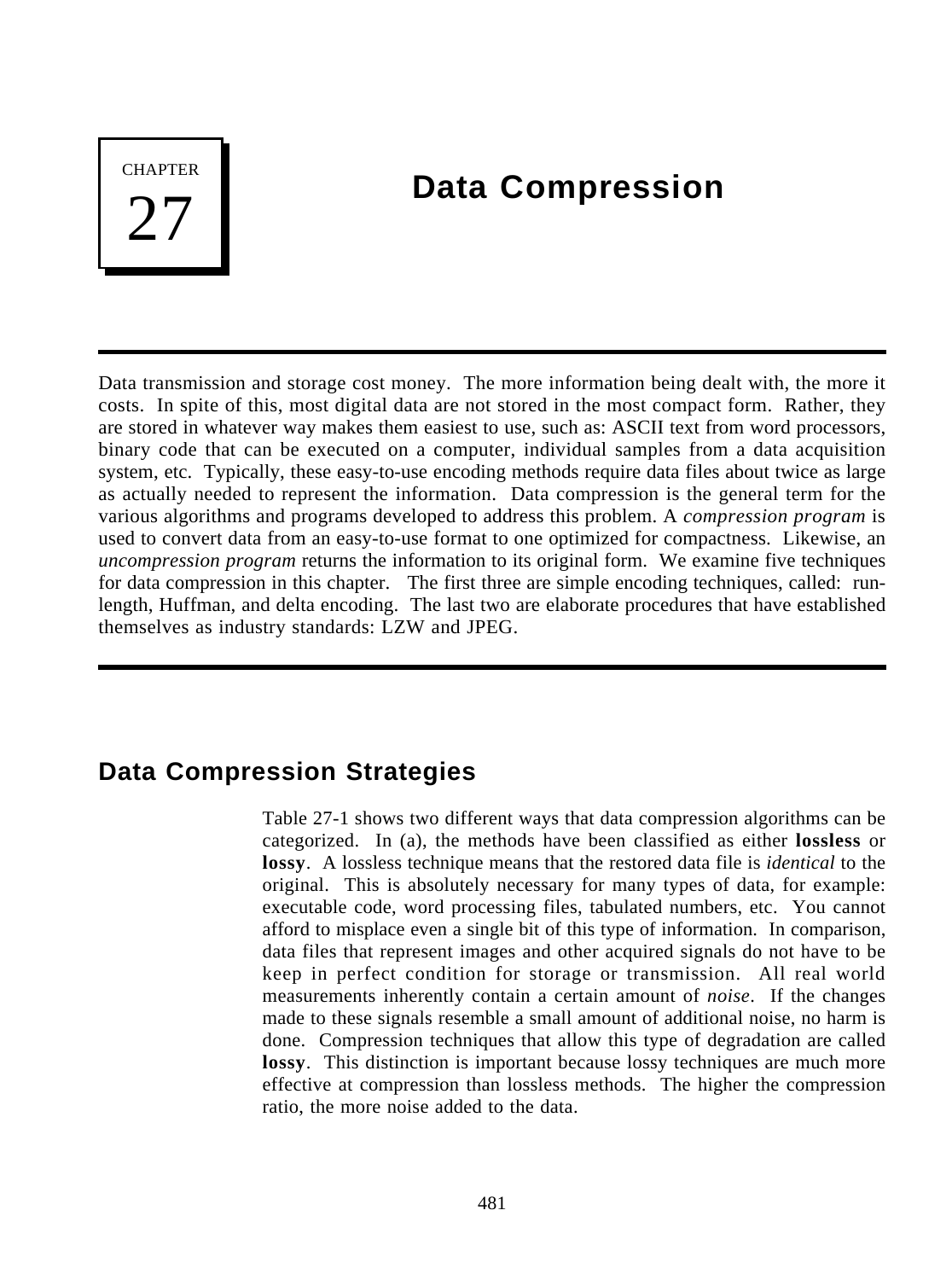| Lossless                                     | Method<br>Lossy                    |                                                  |                                 | Group size:<br>input                   | output                                 |
|----------------------------------------------|------------------------------------|--------------------------------------------------|---------------------------------|----------------------------------------|----------------------------------------|
| run-length<br>Huffman<br>delta<br><b>LZW</b> | CS&Q<br><b>JPEG</b><br><b>MPEG</b> | CS&O<br>Huffman<br>Arithmetic<br>run-length, LZW |                                 | fixed<br>fixed<br>variable<br>variable | fixed<br>variable<br>variable<br>fixed |
| a. Lossless or Lossy                         |                                    |                                                  | b. Fixed or variable group size |                                        |                                        |

### TABLE 27-1

Compression classifications. Data compression methods can be divided in two ways. In (a), the techniques are classified as *lossless* or *lossy*. Lossless methods restore the compressed data to exactly the same form as the original, while lossy methods only generate an approximation. In (b), the methods are classified according to a *fixed* or *variable* size of group taken from the original file and written to the compressed file.

> Images transmitted over the world wide web are an excellent example of why data compression is important. Suppose we need to download a digitized color photograph over a computer's 33.6 kbps modem. If the image is not compressed (a *TIFF* file, for example), it will contain about 600 kbytes of data. If it has been compressed using a *lossless* technique (such as used in the *GIF* format), it will be about one-half this size, or 300 kbytes. If *lossy* compression has been used (a JPEG file), it will be about 50 kbytes. The point is, the download times for these three equivalent files are 142 seconds, 71 seconds, and 12 seconds, respectively. That's a big difference! JPEG is the best choice for digitized photographs, while GIF is used with *drawn* images, such as company logos that have large areas of a single color.

> Our second way of classifying data compression methods is shown in Table 27- 1b. Most data compression programs operate by taking a group of data from the original file, compressing it in some way, and then writing the compressed group to the output file. For instance, one of the techniques in this table is **CS&Q**, short for **coarser sampling and/or quantization**. Suppose we are compressing a digitized waveform, such as an audio signal that has been digitized to 12 bits. We might read two adjacent samples from the original file (24 bits), discard one of the sample completely, discard the least significant 4 bits from the other sample, and then write the remaining 8 bits to the output file. With 24 bits in and 8 bits out, we have implemented a 3:1 compression ratio using a lossy algorithm. While this is rather crude in itself, it is very effective when used with a technique called *transform compression*. As we will discuss later, this is the basis of JPEG.

> Table 27-1b shows CS&Q to be a fixed-input fixed-output scheme. That is, a fixed number of bits are read from the input file and a smaller fixed number of bits are written to the output file. Other compression methods allow a variable number of bits to be read or written. As you go through the description of each of these compression methods, refer back to this table to understand how it fits into this classification scheme. Why are JPEG and MPEG not listed in this table? These are composite algorithms that combine many of the other techniques. They are too sophisticated to be classified into these simple categories.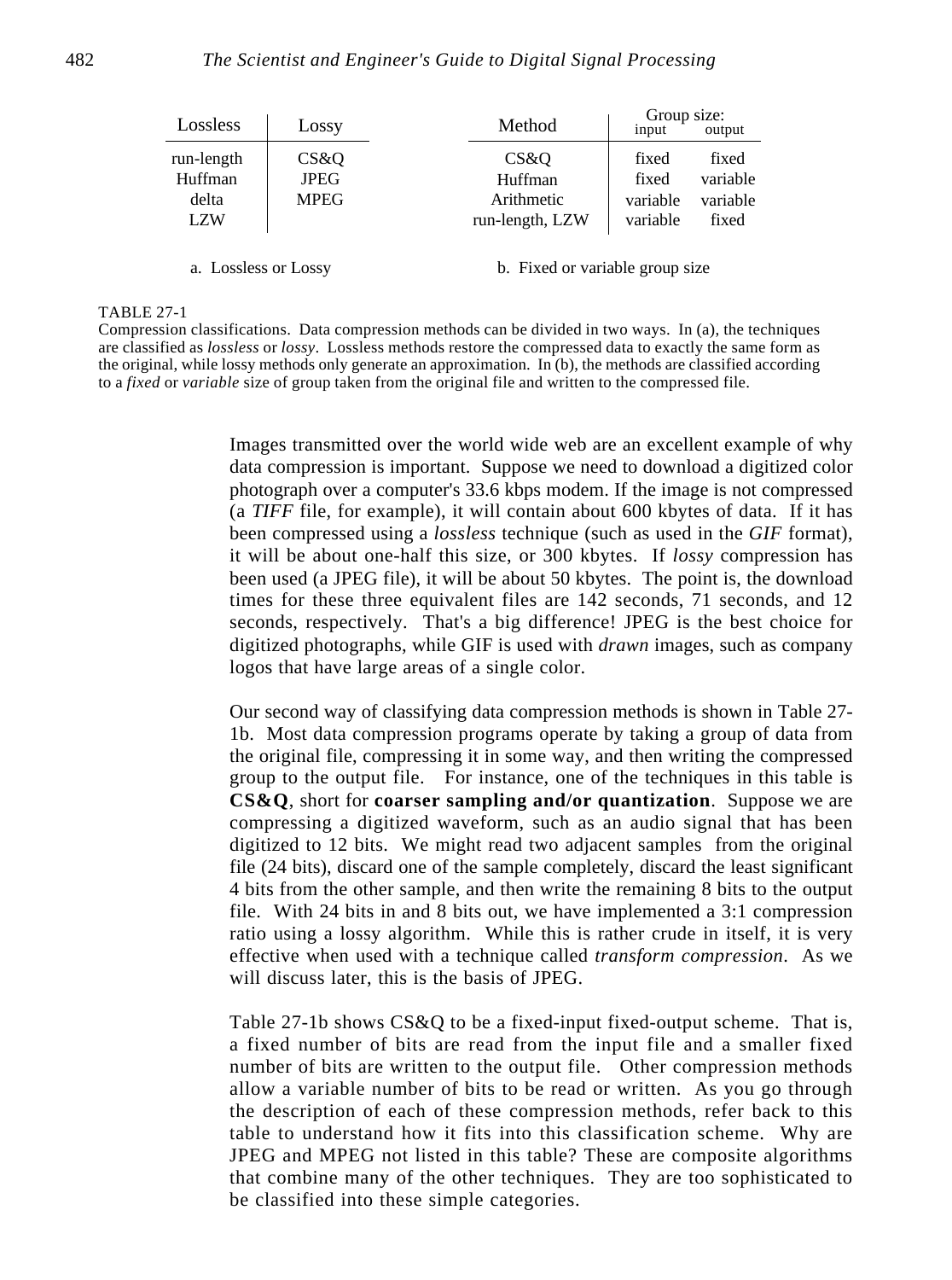# **Run-Length Encoding**

Data files frequently contain the same character repeated many times in a row. For example, text files use multiple spaces to separate sentences, indent paragraphs, format tables & charts, etc. Digitized *signals* can also have runs of the same value, indicating that the signal is not changing. For instance, an image of the nighttime sky would contain long runs of the character or characters representing the black background. Likewise, digitized music might have a long run of zeros between songs. Run-length encoding is a simple method of compressing these types of files.

Figure 27-1 illustrates run-length encoding for a data sequence having frequent runs of *zeros*. Each time a zero is encountered in the input data, *two* values are written to the output file. The first of these values is a zero, a flag to indicate that run-length compression is beginning. The second value is the number of zeros in the run. If the average run-length is longer than two, compression will take place. On the other hand, many single zeros in the data can make the encoded file larger than the original.

Many different run-length schemes have been developed. For example, the input data can be treated as individual bytes, or groups of bytes that represent something more elaborate, such as floating point numbers. Run-length encoding can be used on only *one* of the characters (as with the *zero* above), *several* of the characters, or *all* of the characters.

A good example of a generalized run-length scheme is **PackBits**, created for Macintosh users. Each byte (eight bits) from the input file is replaced by nine bits in the compressed file. The added ninth bit is interpreted as the *sign* of the number. That is, each character read from the input file is between 0 to 255, while each character written to the encoded file is between -255 and 255. To understand how this is used, consider the input file: 1,2,3,4,2,2,2,2,4 , and the compressed file generated by the PackBits algorithm:  $1, 2, 3, 4, 2, -3, 4$ . The compression program simply transfers each number from the input file to the compressed file, with the exception of the run: 2,2,2,2. This is represented in the compressed file by the two numbers: 2,-3. The first number ("2") indicates what character the run consists of. The second number ("-3") indicates the number of characters in the run, found by taking the absolute value and adding one. For instance, 4,-2 means 4,4,4; 21,-4 means 21,21,21,21,21, etc.

original data stream: 17 8 54 
$$
\underbrace{0 \quad 0 \quad 0}_{}
$$
 97 5 16  $\underbrace{0 \quad 45 \quad 23}_{}$   $\underbrace{0 \quad 0 \quad 0 \quad 0 \quad 0}_{}$  8 ...  
run-length encoded: 17 8 54  $\underbrace{0 \quad 3}_{}$  97 5 16  $\underbrace{0 \quad 1}_{}$  45 23  $\underbrace{0 \quad 5}_{$  3 67  $\underbrace{0 \quad 2}_{}$  8 ...

FIGURE 27-1 Example of run-length encoding. Each run of zeros is replaced by two characters in the compressed file: a zero to indicate that compression is occurring, followed by the number of zeros in the run.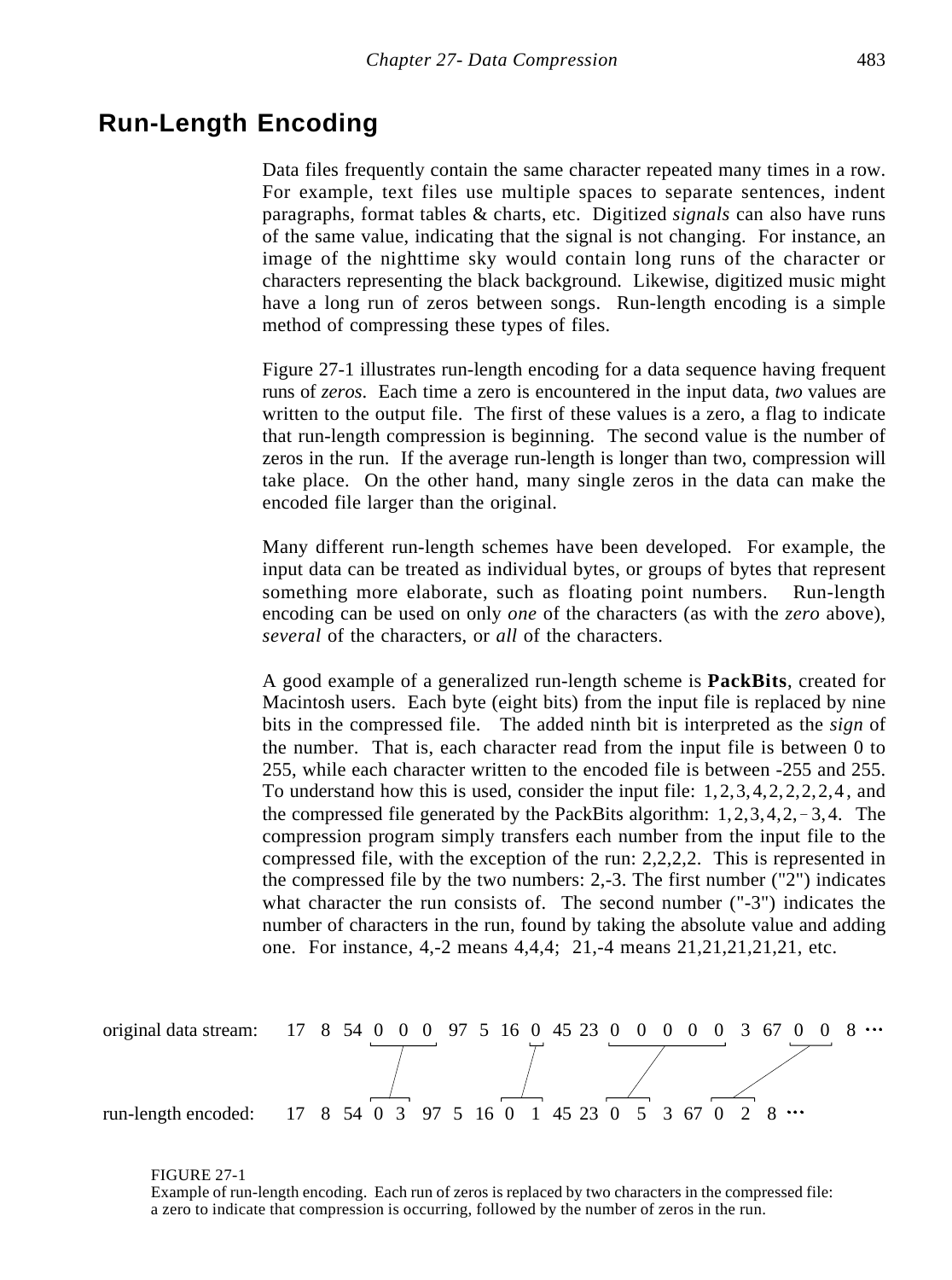An inconvenience with PackBits is that the nine bits must be reformatted into the standard eight bit bytes used in computer storage and transmission. A useful modification to this scheme can be made when the input is restricted to be ASCII text. As shown in Table 27-2, each ASCII character is usually stored as a full byte (eight bits), but really only uses *seven* of the bits to identify the character. In other words, the values 127 through 255 are not defined with any standardized meaning, and do not need to be stored or transmitted. This allows the eighth bit to indicate if run-length encoding is in progress.

# **Huffman Encoding**

This method is named after D.A. Huffman, who developed the procedure in the 1950s. Figure 27-2 shows a histogram of the byte values from a large ASCII file. More than 96% of this file consists of only 31 characters: the lower case letters, the space, the comma, the period, and the carriage return. This observation can be used to make an appropriate compression scheme for this file. To start, we will assign each of these 31 common characters a five bit binary code:  $00000 =$  "a",  $00001 =$  "b",  $00010 =$  "c", etc. This allows 96% of the file to be reduced in size by 5/8. The last of the five bit codes, 11111, will be a flag indicating that the character being transmitted is not one of the 31 common characters. The next eight bits in the file indicate what the character is, according to the standard ASCII assignment. This results in 4% of the characters in the input file requiring  $5+8=13$  bits. The idea is to assign frequently used characters fewer bits, and seldom used characters

### TABLE 27-2

ASCII codes. This is a long established standard for allowing letters and numbers to be represented in digital form. Each printable character is assigned a number between 32 and 127, while the numbers between 0 and 31 are used for various control actions. Even though only 128 codes are defined, ASCII characters are usually stored as a full byte (8 bits). The undefined values (128 to 255) are often used for Greek letters, math symbols, and various geometric patterns; however, this is not standardized. Many of the control characters (0 to 31) are based on older communications networks, and are not applicable to computer technology.

| $\overline{0}$                   | null             | 32 | space            | 64 | $^{\scriptsize\textregistered}$ | 96  | $\overline{\phantom{0}}$ |
|----------------------------------|------------------|----|------------------|----|---------------------------------|-----|--------------------------|
| 1                                | start heading    | 33 |                  | 65 | А                               | 97  | a                        |
| $\frac{2}{3}$                    | start of text    | 34 |                  | 66 | B                               | 98  | b                        |
|                                  | end of text      | 35 | #                | 67 | $\mathcal{C}$                   | 99  | $\mathbf c$              |
| $\overline{4}$                   | end of xmit      | 36 | \$               | 68 | D                               | 100 | d                        |
| 5                                | enquiry          | 37 | $\%$             | 69 | E                               | 101 | e                        |
| 6<br>7                           | acknowledge      | 38 | &                | 70 | F                               | 102 | $\mathbf f$              |
|                                  | bell, beep       | 39 |                  | 71 | G                               | 103 | g<br>h                   |
| 8                                | backspace        | 40 |                  | 72 | H                               | 104 |                          |
| 9                                | horz. tab        | 41 |                  | 73 | I                               | 105 | i                        |
| 10                               | line feed        | 42 | $\ast$           | 74 | J                               | 106 | j<br>k                   |
| 11                               | vert. tab, home  | 43 | $+$              | 75 | K                               | 107 |                          |
| 12                               | form feed, cls   | 44 | ,                | 76 | L                               | 108 | 1                        |
| 13                               | carriage return  | 45 |                  | 77 | M                               | 109 | m                        |
| 14                               | shift out        | 46 |                  | 78 | N                               | 110 | n                        |
| 15                               | shift in         | 47 | 7                | 79 | O                               | 111 | $\mathbf{o}$             |
| 16                               | data line esc    | 48 | $\boldsymbol{0}$ | 80 | P                               | 112 | p                        |
| 17                               | device control 1 | 49 | $\mathbf{1}$     | 81 | Q<br>R                          | 113 | q                        |
| 18                               | device control 2 | 50 |                  | 82 |                                 | 114 | $\mathbf{r}$             |
| 19                               | device control 3 | 51 | $\frac{2}{3}$    | 83 | S                               | 115 | S                        |
| 20                               | device control 4 | 52 | $\overline{4}$   | 84 | T                               | 116 | t                        |
|                                  | negative ack.    | 53 | $\overline{5}$   | 85 | U                               | 117 | $\mathbf{r}$             |
|                                  | synch. idle      | 54 | 6                | 86 | V                               | 118 | $\mathbf{V}$             |
|                                  | end xmit block   | 55 | 7                | 87 | W                               | 119 | W                        |
| 21<br>22<br>23<br>24<br>25<br>26 | cancel           | 56 | 8                | 88 | X                               | 120 | $\mathbf X$              |
|                                  | end of medium    | 57 | 9                | 89 | Y                               | 121 | y                        |
|                                  | substitute       | 58 |                  | 90 | Z                               | 122 | z                        |
| 27                               | escape           | 59 | ;                | 91 |                                 | 123 | {                        |
| 28                               | file separator   | 60 | $\,<$            | 92 |                                 | 124 |                          |
| 29                               | group separator  | 61 | $=$              | 93 | ]                               | 125 |                          |
| 30                               | record separator | 62 |                  | 94 | ٨                               | 126 |                          |
| 31                               | unit separator   | 63 | $\frac{1}{2}$    | 95 |                                 | 127 | del                      |
|                                  |                  |    |                  |    |                                 |     |                          |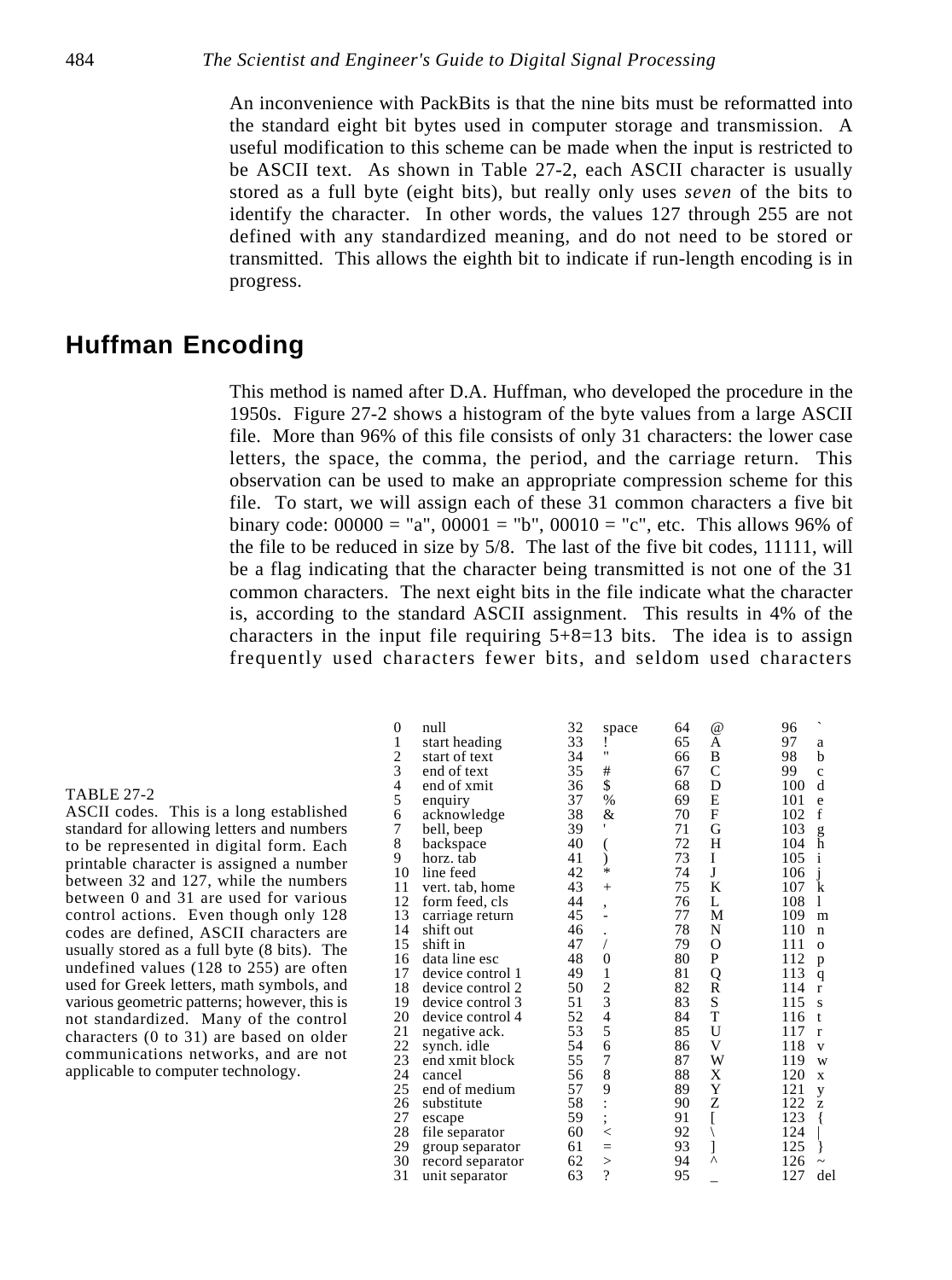



more bits. In this example, the *average* number of bits required per original character is:  $0.96 \times 5 + 0.04 \times 13 = 5.32$ . In other words, an overall compression ratio of: 8 bits/5.32 bits, or about 1.5 :1 .

Huffman encoding takes this idea to the extreme. Characters that occur most often, such the space and period, may be assigned as few as one or two bits. Infrequently used characters, such as: !, @, #, \$ and %, may require a dozen or more bits. In mathematical terms, the optimal situation is reached when the number of bits used for each character is proportional to the logarithm of the character's probability of occurrence.

A clever feature of Huffman encoding is how the variable length codes can be packed together. Imagine receiving a serial data stream of ones and zeros. If each character is represented by eight bits, you can directly separate one character from the next by breaking off 8 bit chunks. Now consider a Huffman encoded data stream, where each character can have a variable number of bits. How do you separate one character from the next? The answer lies in the proper selection of the Huffman codes that enable the correct separation. An example will illustrate how this works.

Figure 27-3 shows a simplified Huffman encoding scheme. The characters *A* through *G* occur in the original data stream with the probabilities shown. Since the character *A* is the most common, we will represent it with a single bit, the code: 1. The next most common character, *B*, receives two bits, the code: 01. This continues to the least frequent character, *G*, being assigned six bits, 000011. As shown in this illustration, the variable length codes are resorted into eight bit groups, the standard for computer use.

When uncompression occurs, all the eight bit groups are placed end-to-end to form a long serial string of ones and zeros. Look closely at the encoding table of Fig. 27-3, and notice how each code consists of two parts: a number of zeros before a *one*, and an optional binary code after the *one*. This allows the binary data stream to be separated into codes without the need for delimiters or other marker between the codes. The uncompression program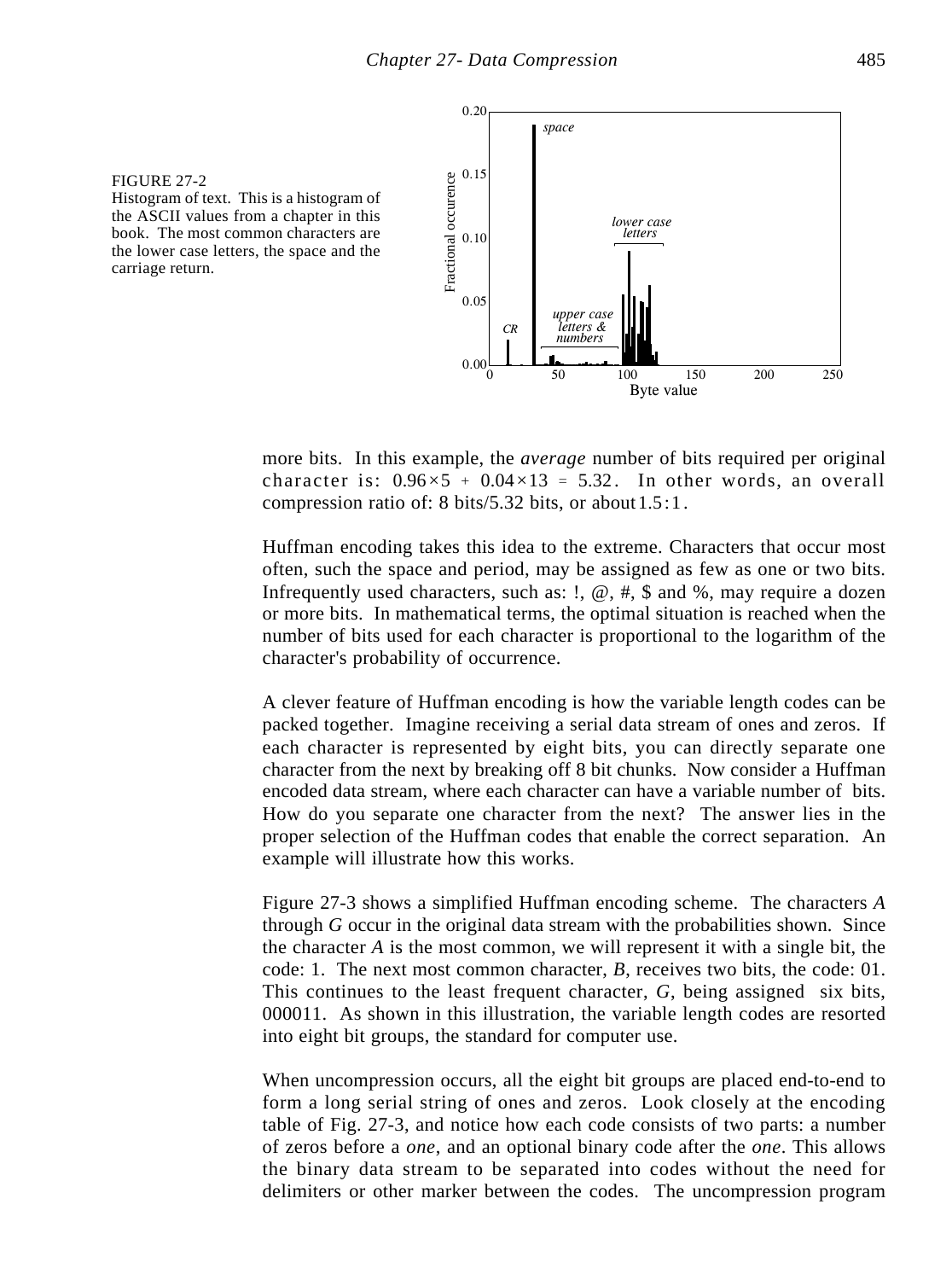

looks at the stream of ones and zeros until a valid code is formed, and then starting over looking for the next character. The way that the codes are formed insures that no ambiguity exists in the separation.

A more sophisticated version of the Huffman approach is called **arithmetic encoding**. In this scheme, *sequences* of characters are represented by individual codes, according to their probability of occurrence. This has the advantage of better data compression, say 5-10%. Run-length encoding followed by either Huffman or arithmetic encoding is also a common strategy. As you might expect, these types of algorithms are very complicated, and usually left to data compression specialists.

To implement Huffman or arithmetic encoding, the compression and uncompression algorithms must agree on the binary codes used to represent each character (or groups of characters). This can be handled in one of two ways. The simplest is to use a predefined encoding table that is always the same, regardless of the information being compressed. More complex schemes use encoding optimized for the particular data being used. This requires that the encoding table be included in the compressed file for use by the uncompression program. Both methods are common.

### **Delta Encoding**

In science, engineering, and mathematics, the Greek letter  $delta(\Delta)$  is used to denote the *change* in a variable. The term *delta encoding*, refers to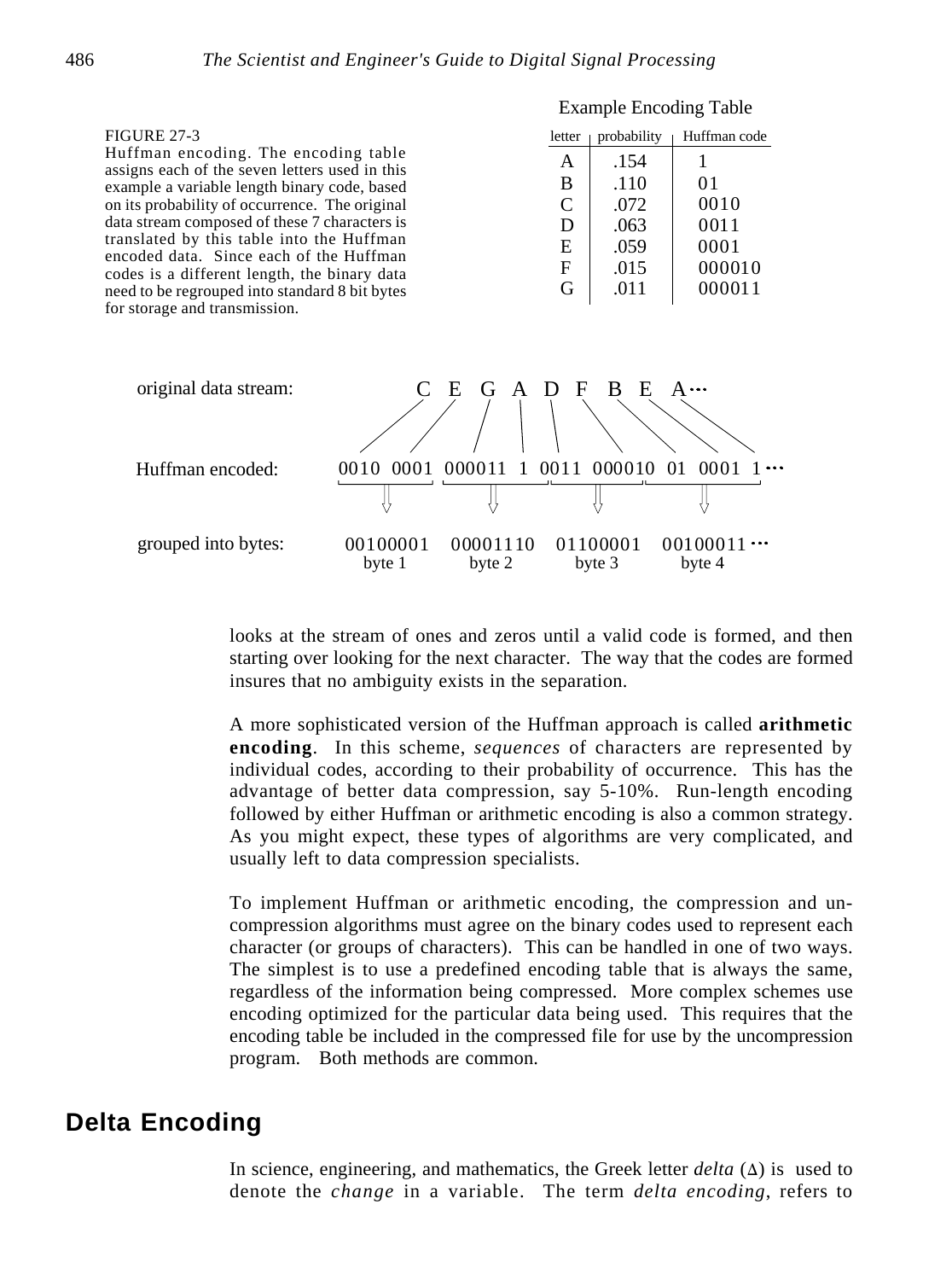original data stream:



FIGURE 27-4

delta encoded:

Example of delta encoding. The first value in the encoded file is the same as the first value in the original file. Thereafter, each sample in the encoded file is the difference between the current and last sample in the original file.

> several techniques that store data as the *difference* between successive samples (or characters), rather than directly storing the samples themselves. Figure 27- 4 shows an example of how this is done. The first value in the delta encoded file is the same as the first value in the original data. All the following values in the encoded file are equal to the difference (delta) between the corresponding value in the input file, and the *previous* value in the input file.

> Delta encoding can be used for data compression when the values in the original data are *smooth*, that is, there is typically only a small change between adjacent values. This is not the case for ASCII text and executable code; however, it is very common when the file represents a *signal*. For instance, Fig. 27-5a shows a segment of an audio signal, digitized to 8 bits, with each sample between -127 and 127. Figure 27-5b shows the delta encoded version of this signal. The key feature is that the delta encoded signal has a *lower amplitude* than the original signal. In other words, delta encoding has increased the probability that each sample's value will be near zero, and decreased the probability that it will be far from zero. This uneven probability is just the thing that Huffman encoding needs to operate. If the original signal is not changing, or is changing in a straight line, delta encoding will result in runs of samples having the same value.





Example of delta encoding. Figure (a) is an audio signal digitized to 8 bits. Figure (b) shows the delta encoded version of this signal. Delta encoding is useful for data compression if the signal being encoded varies slowly from sample-to-sample.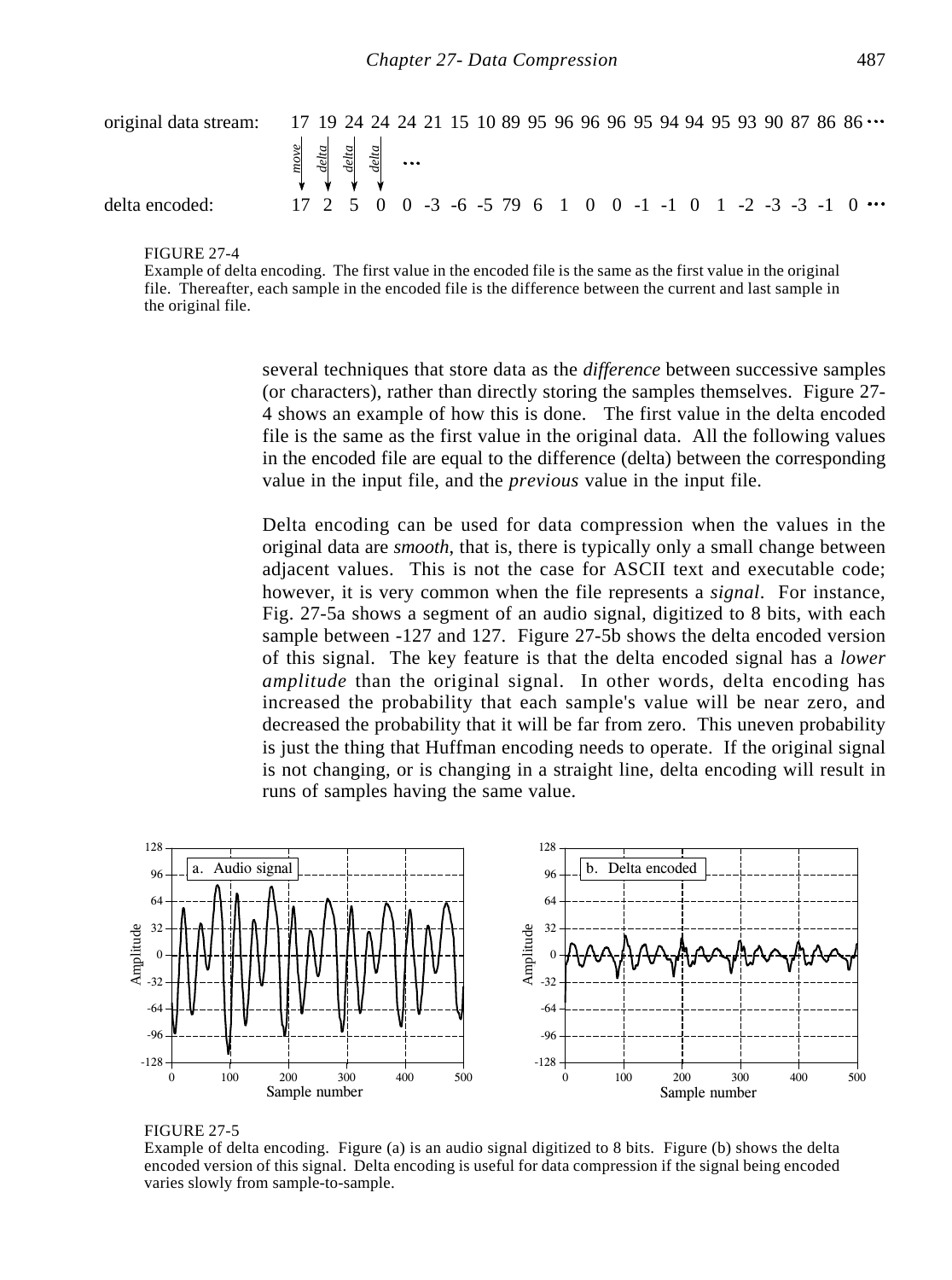This is what run-length encoding requires. Correspondingly, delta encoding followed by Huffman and/or run-length encoding is a common strategy for compressing signals.

The idea used in delta encoding can be expanded into a more complicated technique called **Linear Predictive Coding**, or **LPC**. To understand LPC, imagine that the first 99 samples from the input signal have been encoded, and we are about to work on sample number 100. We then ask ourselves: based on the first 99 samples, what is the most likely value for sample 100? In delta encoding, the answer is that the most likely value for sample 100 is the same as the previous value, sample 99. This expected value is used as a reference to encode sample 100. That is, the *difference* between the sample and the expectation is placed in the encoded file. LPC expands on this by making a better guess at what the most probable value is. This is done by looking at the last several samples, rather than just the last sample. The algorithms used by LPC are similar to recursive filters, making use of the z-transform and other intensively mathematical techniques.

# **LZW Compression**

LZW compression is named after its developers, A. Lempel and J. Ziv, with later modifications by Terry A. Welch. It is the foremost technique for general purpose data compression due to its simplicity and versatility. Typically, you can expect LZW to compress text, executable code, and similar data files to about one-half their original size. LZW also performs well when presented with extremely redundant data files, such as tabulated numbers, computer source code, and acquired signals. Compression ratios of 5:1 are common for these cases. LZW is the basis of several personal computer utilities that claim to *"double the capacity of your hard drive."*

LZW compression is always used in GIF image files, and offered as an option in TIFF and PostScript. LZW compression is protected under U.S. patent number 4,558,302, granted December 10, 1985 to Sperry Corporation (now the Unisys Corporation). For information on commercial licensing, contact: Welch Licensing Department, Law Department, M/SC2SW1, Unisys Corporation, Blue Bell, Pennsylvania, 19424-0001.

LZW compression uses a **code table**, as illustrated in Fig. 27-6. A common choice is to provide 4096 entries in the table. In this case, the LZW encoded data consists entirely of 12 bit codes, each referring to one of the entries in the code table. Uncompression is achieved by taking each code from the compressed file, and translating it through the code table to find what character or characters it represents. Codes 0-255 in the code table are always assigned to represent single bytes from the input file. For example, if only these first 256 codes were used, each byte in the original file would be converted into 12 bits in the LZW encoded file, resulting in a 50% larger file size. During uncompression, each 12 bit code would be translated via the code table back into the single bytes. Of course, this wouldn't be a useful situation.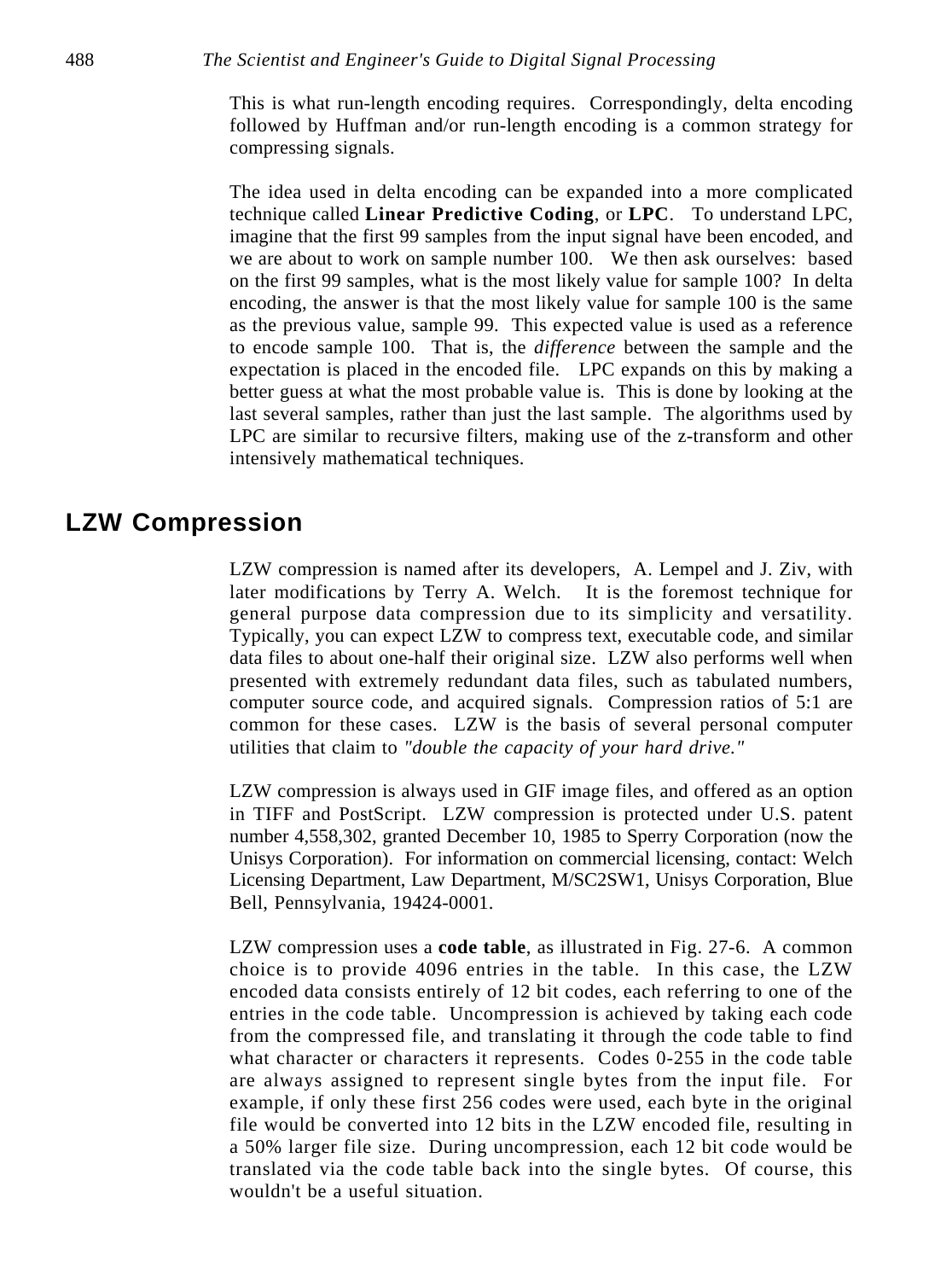| <b>FIGURE 27-6</b>                                                                                                                                                                                                                                                                                                                                                                                                                                                                                                                                                                                                                                                                                                        | code number                                                                                 | translation                                       |
|---------------------------------------------------------------------------------------------------------------------------------------------------------------------------------------------------------------------------------------------------------------------------------------------------------------------------------------------------------------------------------------------------------------------------------------------------------------------------------------------------------------------------------------------------------------------------------------------------------------------------------------------------------------------------------------------------------------------------|---------------------------------------------------------------------------------------------|---------------------------------------------------|
| Example of code table compression. This is the basis of the<br>popular LZW compression method. Encoding occurs by<br>identifying sequences of bytes in the original file that exist<br>in the code table. The 12 bit code representing the sequence<br>is placed in the compressed file instead of the sequence. The<br>first 256 entries in the table correspond to the single byte<br>values, 0 to 255, while the remaining entries correspond to<br><i>sequences</i> of bytes. The LZW algorithm is an efficient way<br>of generating the code table based on the particular data<br>being compressed. (The code table in this figure is a<br>simplified example, not one actually generated by the LZW<br>algorithm). | 0000<br>code<br>0001<br>identical<br>0254<br>0255<br>0256<br>code<br>0257<br>unique<br>4095 | 254<br>255<br>145 201 4<br>243 245<br>XXX XXX XXX |
|                                                                                                                                                                                                                                                                                                                                                                                                                                                                                                                                                                                                                                                                                                                           |                                                                                             |                                                   |



The LZW method achieves compression by using codes 256 through 4095 to represent *sequences* of bytes. For example, code 523 may represent the sequence of three bytes: 231 124 234. Each time the compression algorithm encounters this sequence in the input file, code 523 is placed in the encoded file. During uncompression, code 523 is translated via the code table to recreate the true 3 byte sequence. The longer the sequence assigned to a single code, and the more often the sequence is repeated, the higher the compression achieved.

Although this is a simple approach, there are two major obstacles that need to be overcome: (1) how to determine what sequences should be in the code table, and (2) how to provide the uncompression program the same code table used by the compression program. The LZW algorithm exquisitely solves both these problems.

When the LZW program starts to encode a file, the code table contains only the first 256 entries, with the remainder of the table being blank. This means that the first codes going into the compressed file are simply the single bytes from the input file being converted to 12 bits. As the encoding continues, the LZW algorithm identifies repeated sequences in the data, and adds them to the code table. Compression starts the second time a sequence is encountered. The key point is that a sequence from the input file is not added to the code table until it has already been placed in the compressed file as individual characters (codes 0 to 255). This is important because it allows the uncompression program to *reconstruct* the code table directly from the compressed data, without having to transmit the code table separately.

Example Code Table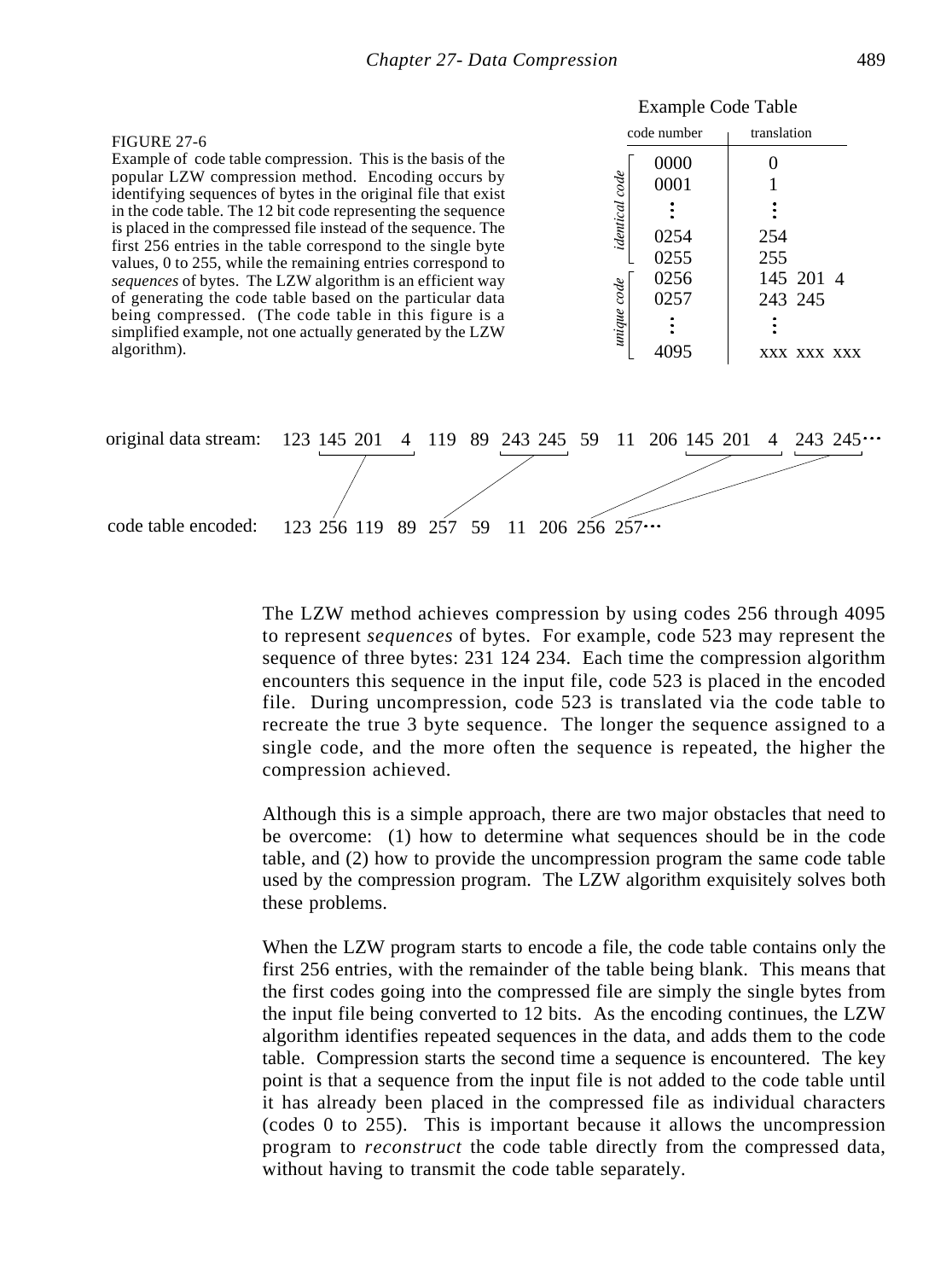

### FIGURE 27-7

LZW compression flowchart. The variable, *CHAR*, is a single byte. The variable, *STRING*, is a variable length sequence of bytes. Data are read from the input file (box 1 & 2) as single bytes, and written to the compressed file (box 4) as 12 bit codes. Table 27-3 shows an example of this algorithm.

> Figure 27-7 shows a flowchart for LZW compression. Table 27-3 provides the step-by-step details for an example input file consisting of 45 bytes, the ASCII text string: *the/rain/in/Spain/falls/mainly/on/the/plain*. When we say that the LZW algorithm reads the character "a" from the input file, we mean it reads the value: 01100001 (97 expressed in 8 bits), where 97 is "a" in ASCII. When we say it writes the character "a" to the encoded file, we mean it writes: 000001100001 (97 expressed in 12 bits).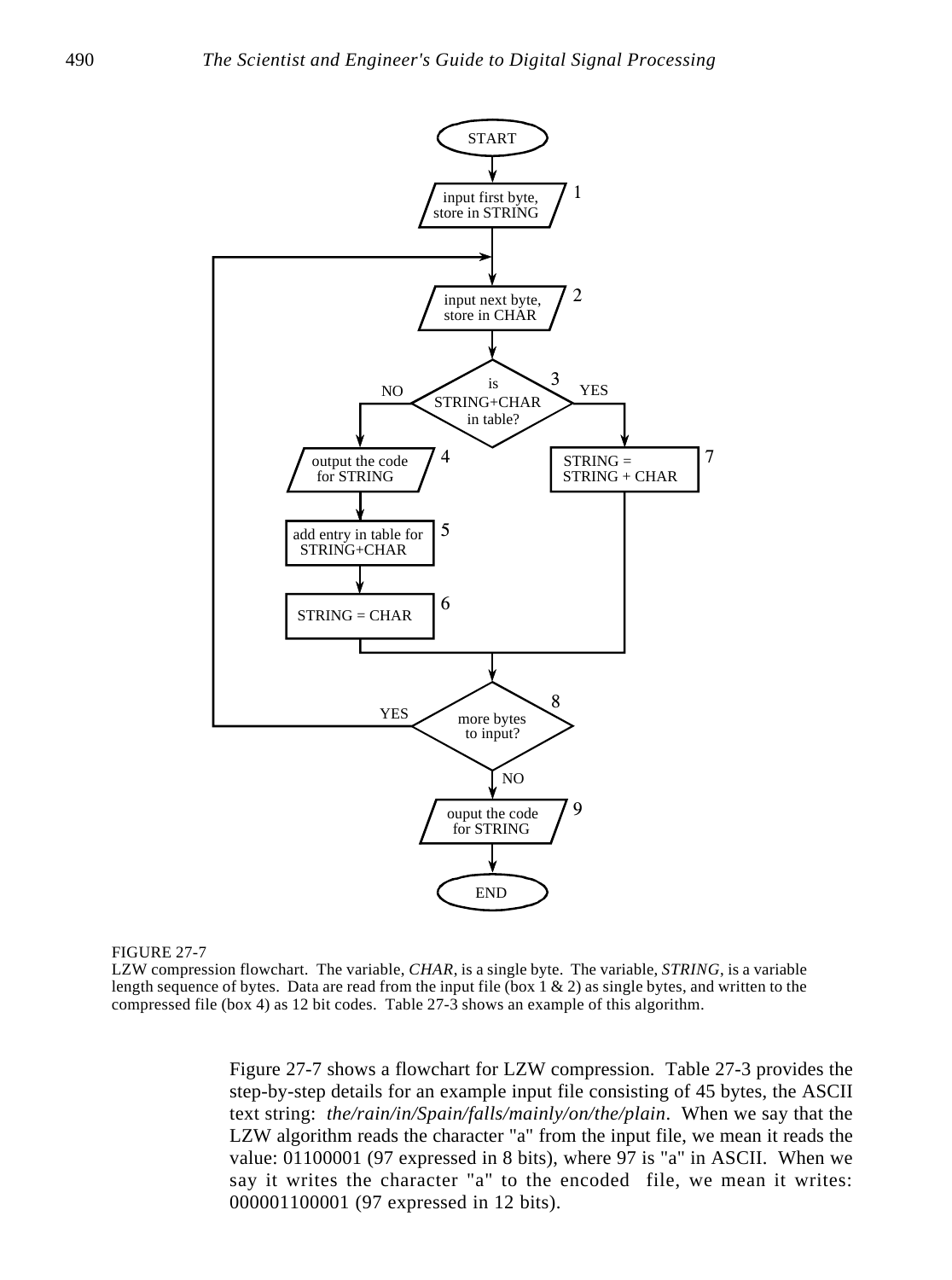|                 | <b>CHAR</b>               | <b>STRING</b><br>$+ CHAR$  | In Table?              | Output       | Add to<br>Table              | New<br><b>STRING</b>       | Comments                         |
|-----------------|---------------------------|----------------------------|------------------------|--------------|------------------------------|----------------------------|----------------------------------|
| 1               | t                         | t                          |                        |              |                              | t                          | first character- no action       |
| $\mathbf{2}$    | h                         | th                         | no                     | $\mathbf t$  | $256 = th$                   | $\mathbf h$                |                                  |
| 3               | e                         | he                         | no                     | $\,h$        | $257 = he$                   | $\mathbf e$                |                                  |
| 4               | $\sqrt{2}$                | e/                         | no                     | e            | $258 = e/$                   | $\sqrt{2}$                 |                                  |
| 5               | $\bf r$                   | /r                         | no                     | $\sqrt{ }$   | $259 = r$                    | $\mathbf r$                |                                  |
| 6               | a                         | ra                         | no                     | $\mathbf r$  | $260 = ra$                   | $\rm{a}$                   |                                  |
| $\tau$          | $\mathbf{i}$              | ai                         | no                     | $\rm{a}$     | $261 = ai$                   | $\mathbf{i}$               |                                  |
| 8               | n                         | in                         | no                     | $\rm i$      | $262 = in$                   | $\mathbf n$                |                                  |
| 9               | $\prime$                  | $\mathbf{n}/$              | no                     | $\mathbf n$  | $263 = n/$                   | $\sqrt{2}$                 |                                  |
| 10              | $\mathbf{i}$              | $/\mathrm{i}$              | no                     | $\sqrt{2}$   | $264 = i$                    | $\mathbf{i}$               |                                  |
| 11              | $\mathbf n$               | in                         | (262)<br>yes           |              |                              | in                         | first match found                |
| 12              | $\overline{1}$            | in/                        | no                     | 262          | $265 = in/$                  | $\overline{1}$             |                                  |
| 13              | $\mathbf S$               | /S                         | no                     | $\sqrt{ }$   | $266 = /S$                   | S                          |                                  |
| 14              | p                         | Sp                         | no                     | S            | $267 = Sp$                   | p                          |                                  |
| 15              | $\rm{a}$                  | pa                         | no                     | p            | $268 = pa$                   | $\rm{a}$                   |                                  |
| 16              | $\rm i$                   | ai                         | yes (261)              |              |                              | ai                         | matches ai, ain not in table yet |
| 17              | n                         | ain                        | no                     | 261          | $269 = \text{ain}$           | n                          | ain added to table               |
| 18              |                           | n/                         | (263)<br>yes           |              |                              | $\mathbf{n}/$              |                                  |
| 19              | f                         | n/f                        | no                     | 263          | $270 = n/f$                  | f                          |                                  |
| 20              | $\rm{a}$                  | fa                         | no                     | $\mathbf f$  | $271 = fa$                   | $\rm{a}$                   |                                  |
| 21              | 1                         | al                         | no                     | $\rm{a}$     | $272 = a1$                   | $\mathbf{1}$               |                                  |
| 22              | $\mathbf{1}$              | 11                         | no                     | $\mathbf{1}$ | $273 = 11$                   | $\mathbf{1}$               |                                  |
| 23              | ${\bf S}$                 | 1s                         | no                     | $\mathbf{1}$ | $274 = 1s$                   | ${\bf S}$                  |                                  |
| 24              |                           | $\mathbf{s}/$              | no                     | ${\bf S}$    | $275 = s/$                   |                            |                                  |
| 25              | m                         | /m                         | no                     | $\sqrt{2}$   | $276 = /m$                   | m                          |                                  |
| 26              | a                         | ma                         | no                     | m            | $277 = ma$                   | a                          |                                  |
| 27              | $\mathbf{i}$              | ai                         | (261)<br>yes           |              |                              | ai                         | matches ai                       |
| 28              | $\mathbf n$               | ain                        | yes (269)              |              |                              | ain                        | matches longer string, ain       |
| 29              | $\mathbf{1}$              | ainl                       | no                     | 269          | $278 = \text{ainl}$          | $\mathbf{1}$               |                                  |
| 30              | y                         | ly                         | no                     | $\mathbf{1}$ | $279 = 1y$                   | y                          |                                  |
| 31              | $\sqrt{2}$                | y/                         | no                     | y            | $280 = y/$                   | $\sqrt{ }$                 |                                  |
| 32              | ${\bf O}$                 | $\sqrt{0}$                 | no                     | $\sqrt{2}$   | $281 = /o$                   | $\mathbf{o}$               |                                  |
| 33              | n                         | on                         | no                     | ${\bf O}$    | $282 = on$                   | $\mathbf n$                |                                  |
| 34              |                           | n/                         | yes (263)              |              |                              | $\mathbf{n}/$              |                                  |
| 35              | t                         | n/t                        | no                     | 263          | $283 = n/t$                  | t                          |                                  |
| $36\,$          | $\boldsymbol{\textbf{h}}$ | th                         | yes (256)              |              |                              | $^{\mbox{th}}$             | matches th, the not in table yet |
| $\overline{37}$ | $\mathbf{e}% _{w}$        | the                        | no                     | 256          | $284 =$ the                  | $\mathbf{e}$               | the added to table               |
| $38\,$          | $\overline{1}$            | $\mathrm{e}/% \mathcal{E}$ | yes                    |              |                              | $\mathrm{e}/% \mathcal{E}$ |                                  |
| 39              | p                         | e/p                        | no                     | 258          | $285 = e/p$                  | $\mathbf{p}$               |                                  |
| 40              | $\mathbf{1}$              | pl                         | $\mathop{\mathrm{no}}$ | $\mathbf{p}$ | $286 = pl$                   | $\mathbf{1}$               |                                  |
| 41              | $\mathbf{a}$              | $1\mathrm{a}$              | $\mathbf{no}$          | $\bf{l}$     | $287 = 1a$                   | $\mathbf{a}$               |                                  |
| $42\,$          | $\mathbf{i}$              | ${\rm ai}$                 | yes (261)              |              |                              | $\,$ ai                    | matches $a\boldsymbol{i}$        |
| 43              | $\mathbf n$               | ain                        | yes (269)              |              |                              | ain                        | matches longer string ain        |
| 44              |                           | $\rm{ain/}$                | $\mathbf{no}$          | 269          | $288 = \frac{\text{ain}}{ }$ |                            |                                  |
| 45              | <b>EOF</b>                |                            |                        |              |                              |                            | end of file, output STRING       |

TABLE 27-3

LZW example. This shows the compression of the phrase: *the/rain/in/Spain/falls/mainly/on/the/plain/*.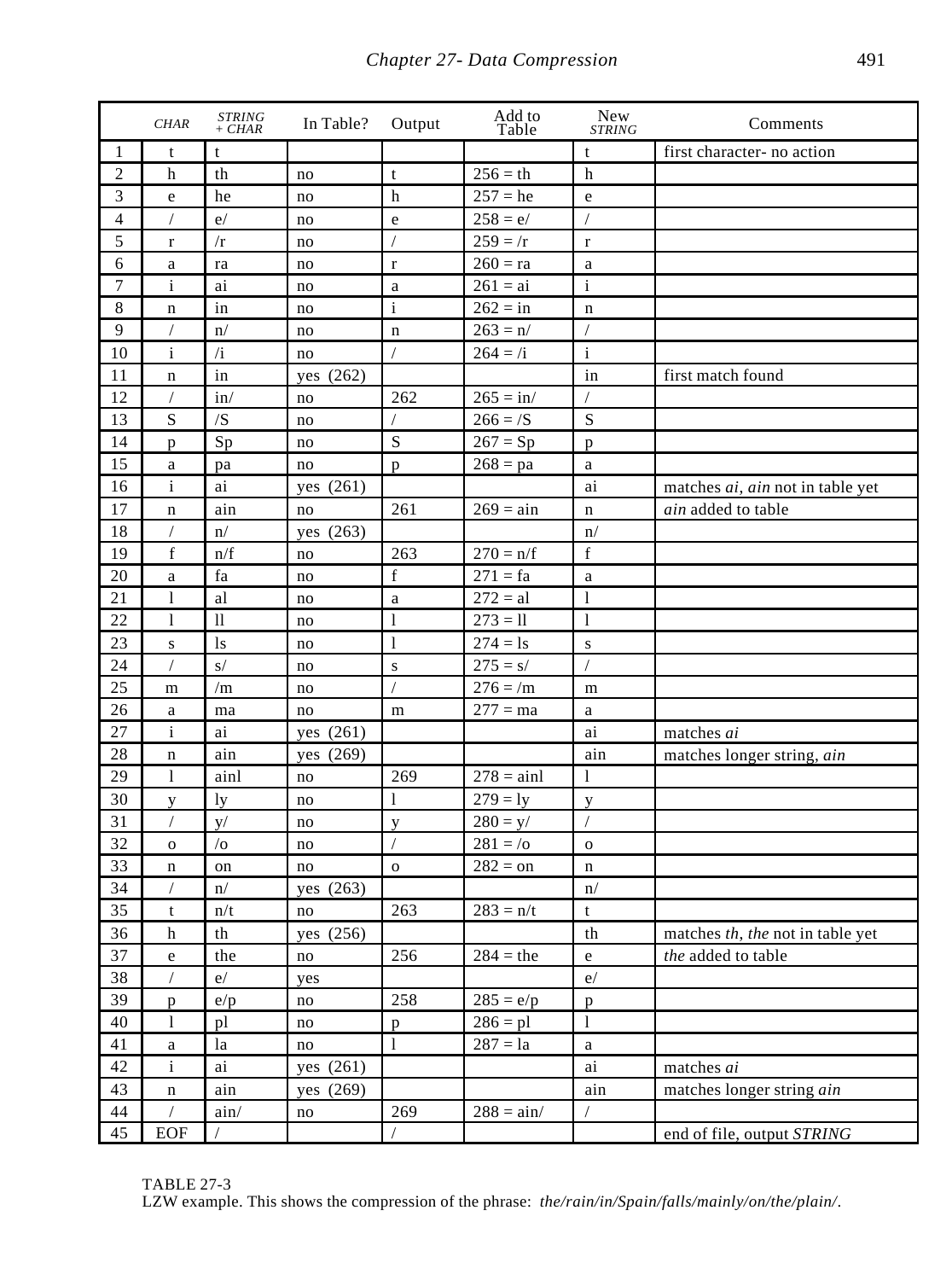The compression algorithm uses two variables: *CHAR* and *STRING*. The variable, *CHAR*, holds a single character, i.e., a single byte value between 0 and 255. The variable, *STRING*, is a variable length string, i.e., a group of one or more characters, with each character being a single byte. In box 1 of Fig. 27-7, the program starts by taking the first byte from the input file, and placing it in the variable, *STRING*. Table 27-3 shows this action in line 1. This is followed by the algorithm looping for each additional byte in the input file, controlled in the flow diagram by box 8. Each time a byte is read from the input file (box 2), it is stored in the variable, *CHAR*. The data table is then searched to determine if the concatenation of the two variables, *STRING+CHAR*, has already been assigned a code (box 3).

If a match in the code table is *not* found, three actions are taken, as shown in boxes 4, 5  $\&$  6. In box 4, the 12 bit code corresponding to the contents of the variable, *STRING*, is written to the compressed file. In box 5, a new code is created in the table for the concatenation of *STRING+CHAR*. In box 6, the variable, *STRING*, takes the value of the variable, *CHAR*. An example of these actions is shown in lines 2 through 10 in Table 27-3, for the first 10 bytes of the example file.

When a match in the code table *is* found (box 3), the concatenation of *STRING+CHAR* is stored in the variable, *STRING*, without any other action taking place (box 7). That is, if a matching sequence is found in the table, no action should be taken before determining if there is a *longer* matching sequence also in the table. An example of this is shown in line 11, where the sequence:  $STRING + CHAR = in$ , is identified as already having a code in the table. In line 12, the next character from the input file, /, is added to the sequence, and the code table is searched for: *in/*. Since this longer sequence is not in the table, the program *adds* it to the table, outputs the code for the shorter sequence that *is* in the table (code 262), and starts over searching for sequences beginning with the character, /. This flow of events is continued until there are no more characters in the input file. The program is wrapped up with the code corresponding to the current value of *STRING* being written to the compressed file (as illustrated in box 9 of Fig. 27-7 and line 45 of Table 27-3).

A flowchart of the LZW uncompression algorithm is shown in Fig. 27-8. Each code is read from the compressed file and compared to the code table to provide the translation. As each code is processed in this manner, the code table is updated so that it continually matches the one used during the compression. However, there is a small complication in the uncompression routine. There are certain combinations of data that result in the uncompression algorithm receiving a code that does not yet exist in its code table. This contingency is handled in boxes 4,5 & 6.

Only a few dozen lines of code are required for the most elementary LZW programs. The real difficulty lies in the efficient management of the code table. The brute force approach results in large memory requirements and a slow program execution. Several tricks are used in commercial LZW programs to improve their performance. For instance, the memory problem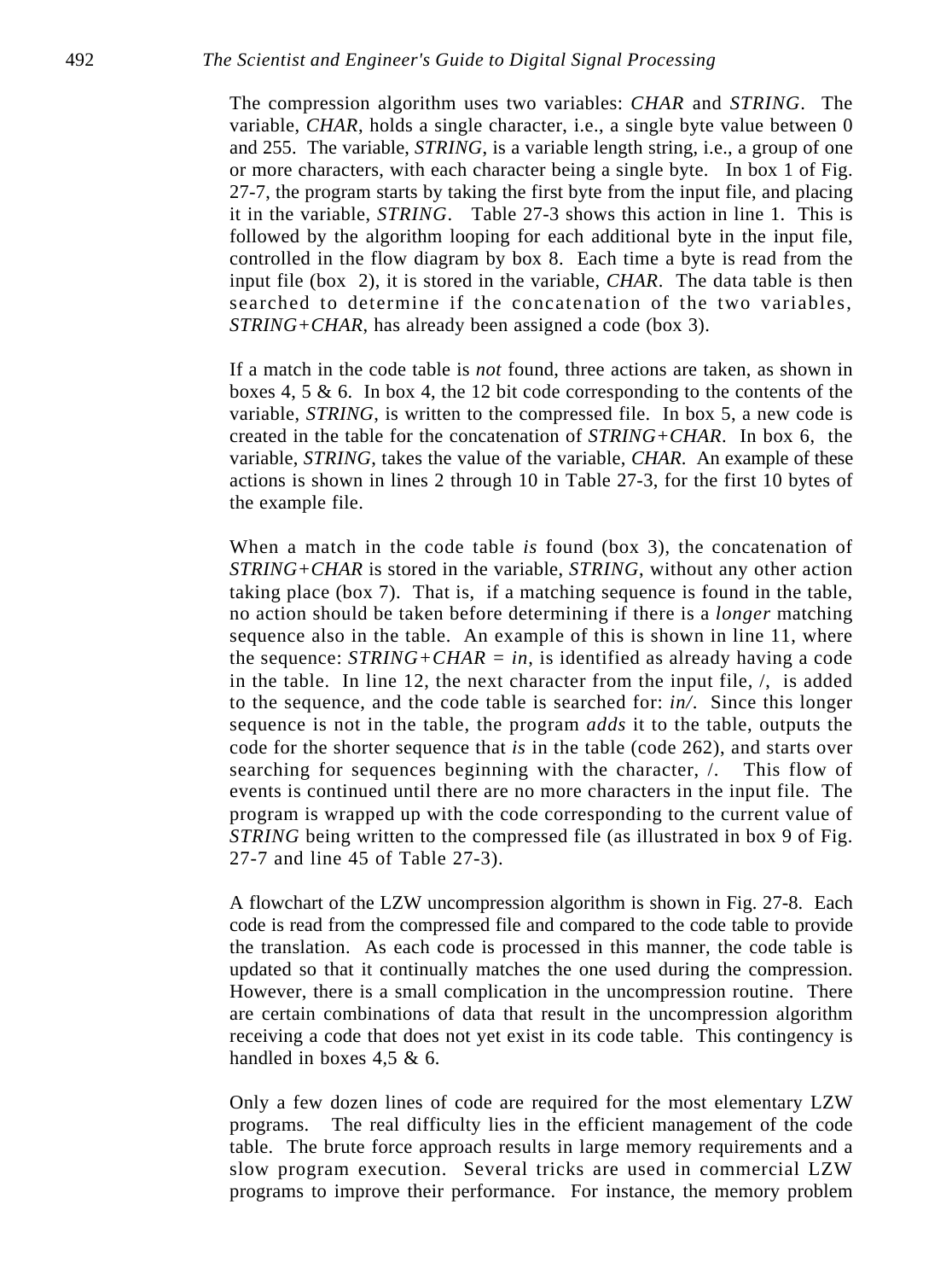

FIGURE 27-8

LZW uncompression flowchart. The variables, *OCODE* and *NCODE* (oldcode and newcode), hold the 12 bit codes from the compressed file, *CHAR* holds a single byte, *STRING* holds a string of bytes.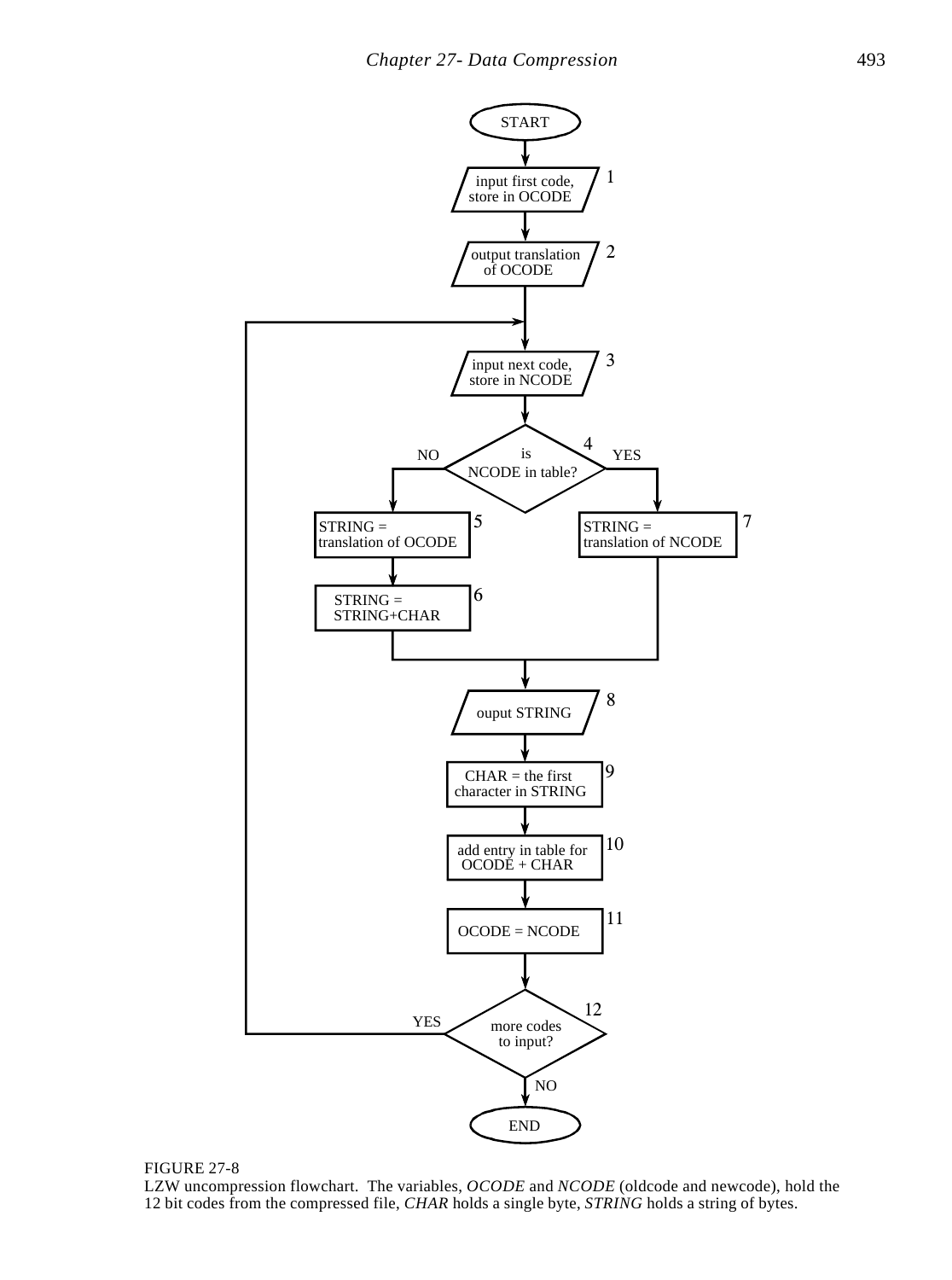arises because it is not know beforehand how long each of the character strings for each code will be. Most LZW programs handle this by taking advantage of the redundant nature of the code table. For example, look at line 29 in Table 27-3, where code 278 is defined to be *ainl*. Rather than storing these four bytes, code 278 could be stored as: *code 269 + l*, where code 269 was previously defined as *ain* in line 17. Likewise, code 269 would be stored as: *code 261 + n*, where code 261 was previously defined as *ai* in line 7. This pattern always holds: every code can be expressed as a previous code plus one new character.

The execution time of the compression algorithm is limited by searching the code table to determine if a match is present. As an analogy, imagine you want to find if a friend's name is listed in the telephone directory. The catch is, the only directory you have is arranged by telephone number, not alphabetical order. This requires you to search page after page trying to find the name you want. This inefficient situation is exactly the same as searching all 4096 codes for a match to a specific character string. The answer: organize the code table so that what you are looking for tells you where to look (like a partially alphabetized telephone directory). In other words, don't assign the 4096 codes to sequential locations in memory. Rather, divide the memory into sections based on what sequences will be stored there. For example, suppose we want to find if the sequence: *code*  $329 + x$ , is in the code table. The code table should be organized so that the " $x$ " indicates where to starting looking. There are many schemes for this type of code table management, and they can become quite complicated.

This brings up the last comment on LZW and similar compression schemes: *it is a very competitive field*. While the basics of data compression are relatively simple, the kinds of programs sold as commercial products are extremely sophisticated. Companies make money by selling you programs that perform compression, and jealously protect their trade-secrets through patents and the like. Don't expect to achieve the same level of performance as these programs in a few hours work.

# **JPEG (Transform Compression)**

Many methods of lossy compression have been developed; however, a family of techniques called *transform compression* has proven the most valuable. The best example of transform compression is embodied in the popular JPEG standard of image encoding. JPEG is named after its origin, the *Joint Photographers Experts Group*. We will describe the operation of JPEG to illustrate how lossy compression works.

We have already discussed a simple method of lossy data compression, *coarser sampling and/or quantization* (CS&Q in Table 27-1). This involves reducing the number of bits per sample or entirely discard some of the samples. Both these procedures have the desired effect: the data file becomes smaller at the expense of signal quality. As you might expect, these simple methods do not work very well.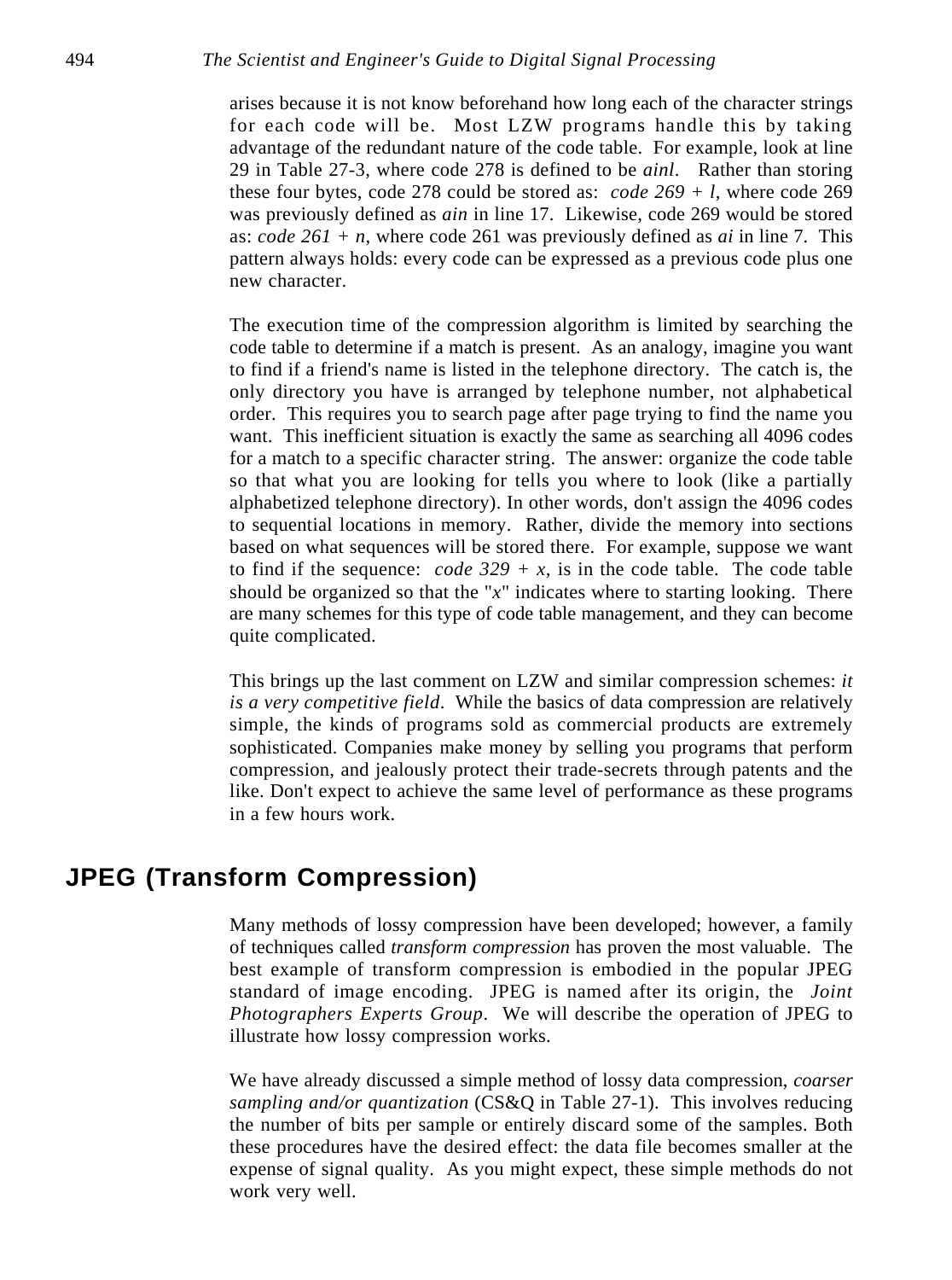

FIGURE 27-9

JPEG image division. JPEG transform compression starts by breaking the image into 8×8 groups, each containing 64 pixels. Three of these 8×8 groups are enlarged in this figure, showing the values of the individual pixels, a single byte value between 0 and 255.

Transform compression is based on a simple premise: when the signal is passed through the Fourier (or other) transform, the resulting data values will no longer be equal in their information carrying roles. In particular, the low frequency components of a signal are more important than the high frequency components. Removing 50% of the bits from the high frequency components might remove, say, only 5% of the encoded information.

As shown in Fig. 27-9, JPEG compression starts by breaking the image into  $8\times8$  pixel groups. The full JPEG algorithm can accept a wide range of bits per pixel, including the use of color information. In this example, each pixel is a single byte, a grayscale value between 0 and 255. These  $8 \times 8$  pixel groups are treated independently during compression. That is, each group is initially represented by 64 bytes. After transforming and removing data, each group is represented by, say, 2 to 20 bytes. During uncompression, the inverse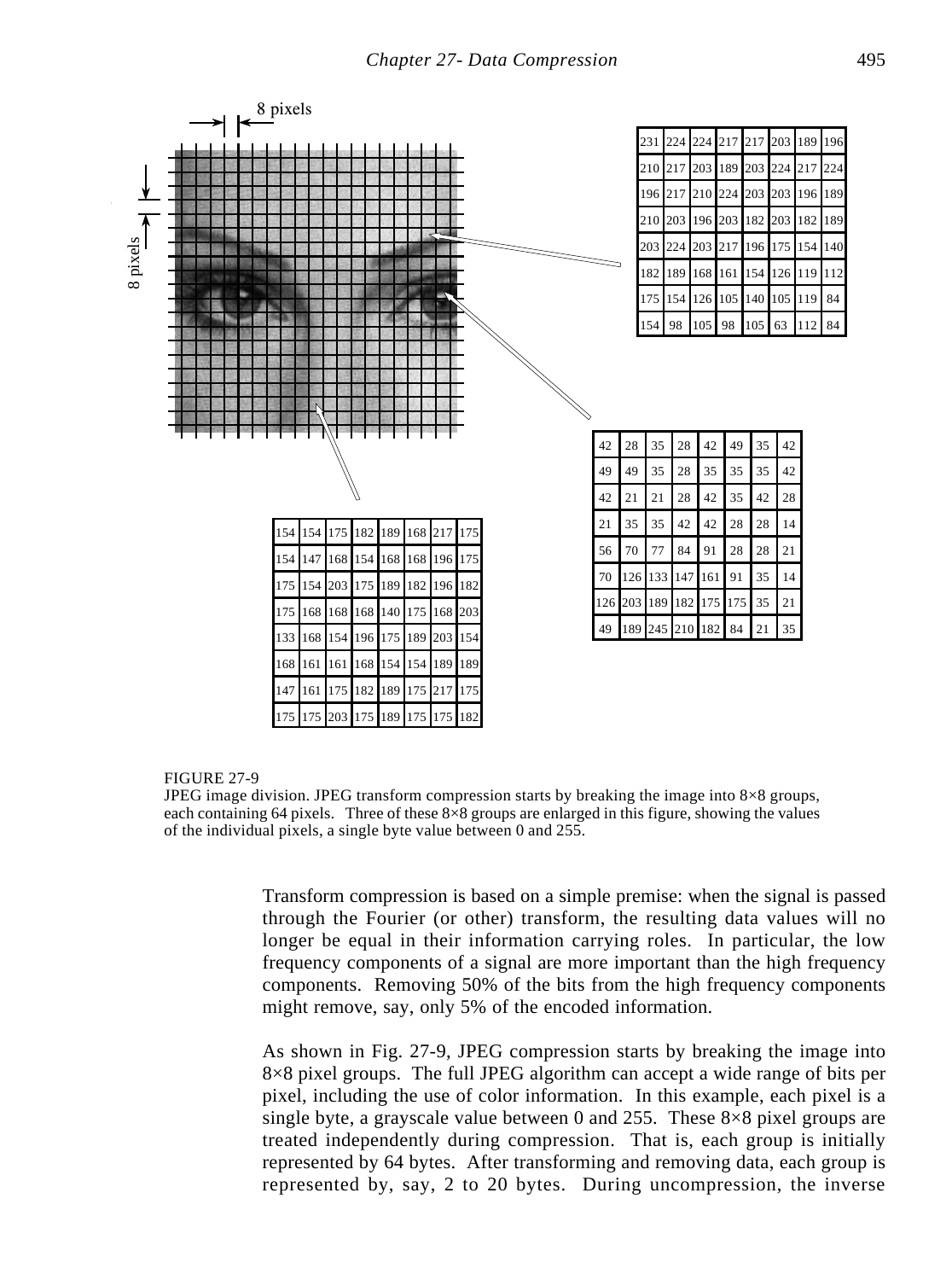transform is taken of the 2 to 20 bytes to create an approximation of the original  $8\times 8$  group. These approximated groups are then fitted together to form the uncompressed image. Why use  $8\times 8$  pixel groups instead of, for instance, 16×16? The 8×8 grouping was based on the maximum size that integrated circuit technology could handle at the time the standard was developed. In any event, the  $8\times 8$  size works well, and it may or may not be changed in the future.

Many different transforms have been investigated for data compression, some of them invented specifically for this purpose. For instance, the *Karhunen-Loeve* transform provides the best possible compression ratio, but is difficult to implement. The *Fourier transform* is easy to use, but does not provide adequate compression. After much competition, the winner is a relative of the Fourier transform, the **Discrete Cosine Transform (DCT)**.

Just as the Fourier transform uses sine and cosine waves to represent a signal, the DCT only uses cosine waves. There are several versions of the DCT, with slight differences in their mathematics. As an example of one version, imagine a 129 point signal, running from sample 0 to sample 128. Now, make this a 256 point signal by duplicating samples 1 through 127 and adding them as samples 255 to 130. That is:  $0, 1, 2, ..., 127, 128, 127, ..., 2, 1$ . Taking the Fourier transform of this 256 point signal results in a frequency spectrum of 129 points, spread between 0 and 128. Since the time domain signal was forced to be symmetrical, the spectrum's imaginary part will be composed of all zeros. In other words, we started with a 129 point time domain signal, and ended with a frequency spectrum of 129 points, each the amplitude of a cosine wave. Voila, the DCT!

When the DCT is taken of an  $8\times 8$  group, it results in an  $8\times 8$  spectrum. In other words, 64 numbers are changed into 64 other numbers. All these values are *real*; there is no complex mathematics here. Just as in Fourier analysis, each value in the spectrum is the amplitude of a **basis function**. Figure 27-10 shows 6 of the 64 basis functions used in an  $8\times8$  DCT, according to where the amplitude sits in the spectrum. The  $8\times 8$  DCT basis functions are given by:

EQUATION 27-1

DCT basis functions. The variables *x* & *y* are the indexes in the spatial domain, and *u* & *v* are the indexes in the frequency spectrum. This is for an 8×8 DCT, making all the indexes run from 0 to 7.

$$
b[x,y] = \cos\left[\frac{(2x+1)u\pi}{16}\right]\cos\left[\frac{(2y+1)v\pi}{16}\right]
$$

The low frequencies reside in the upper-left corner of the spectrum, while the high frequencies are in the lower-right. The DC component is at [0,0], the upper-left most value. The basis function for [0,1] is one-half cycle of a cosine wave in one direction, and a constant value in the other. The basis function for [1,0] is similar, just rotated by  $90^\circ$ .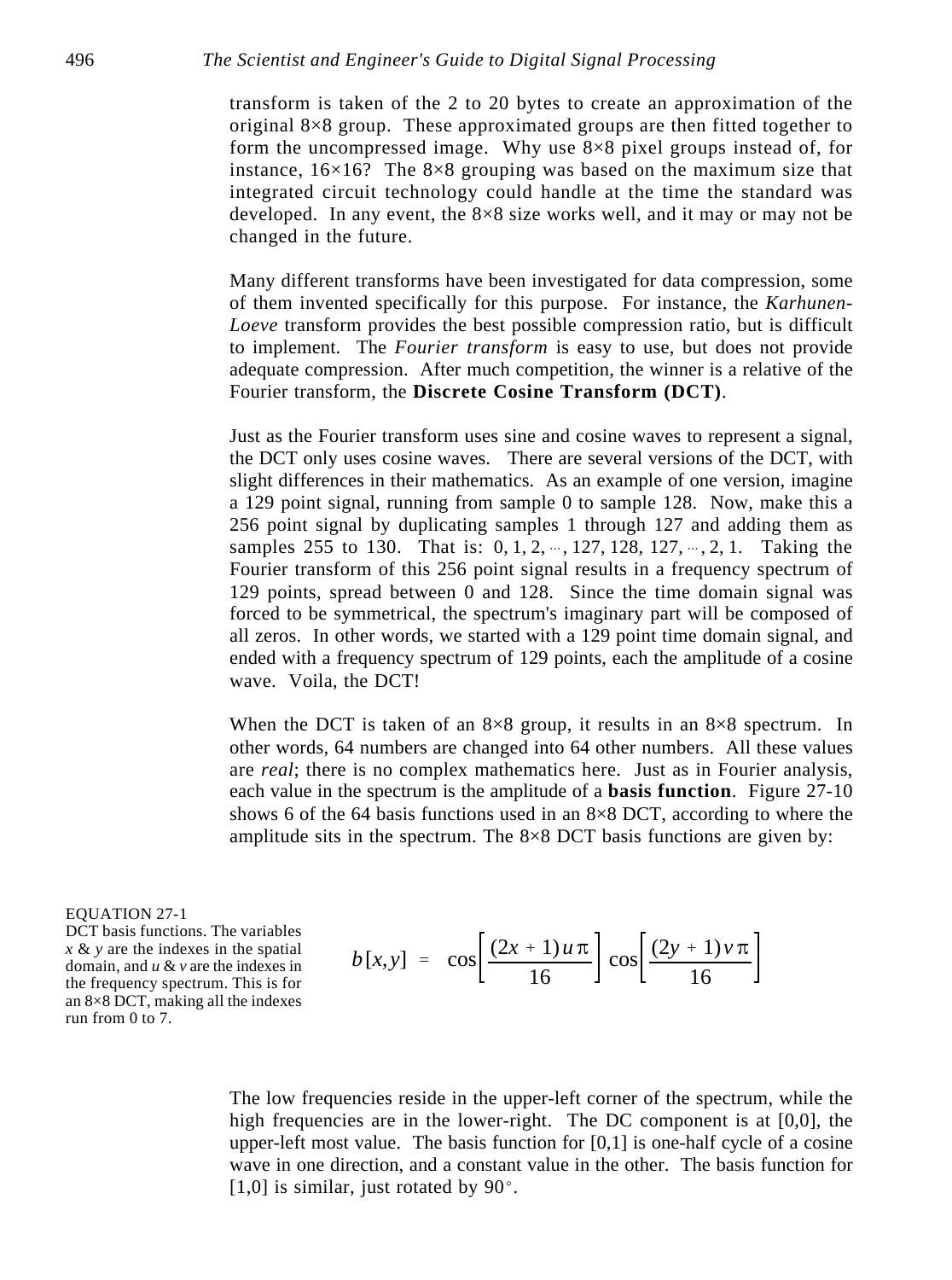

FIGURE 27-10

The DCT basis functions. The DCT spectrum consists of an 8×8 array, with each element in the array being an amplitude of one of the 64 basis functions. Six of these basis functions are shown here, referenced to where the corresponding amplitude resides.

The DCT calculates the spectrum by *correlating* the 8×8 pixel group with each of the basis functions. That is, each spectral value is found by multiplying the appropriate basis function by the  $8\times 8$  pixel group, and then summing the products. Two adjustments are then needed to finish the DCT calculation (just as with the Fourier transform). First, divide the 15 spectral values in row 0 and column 0 by *two*. Second, divide all 64 values in the spectrum by 16. The inverse DCT is calculated by assigning each of the amplitudes in the spectrum to the proper basis function, and summing to recreate the spatial domain. No extra steps are required. These are exactly the same concepts as in Fourier analysis, just with different basis functions.

Figure 27-11 illustrates JPEG encoding for the three 8×8 groups identified in Fig. 27-9. The left column, Figs. a, b  $\&c$ , show the original pixel values. The center column, Figs. d, e & f, show the DCT spectra of these groups.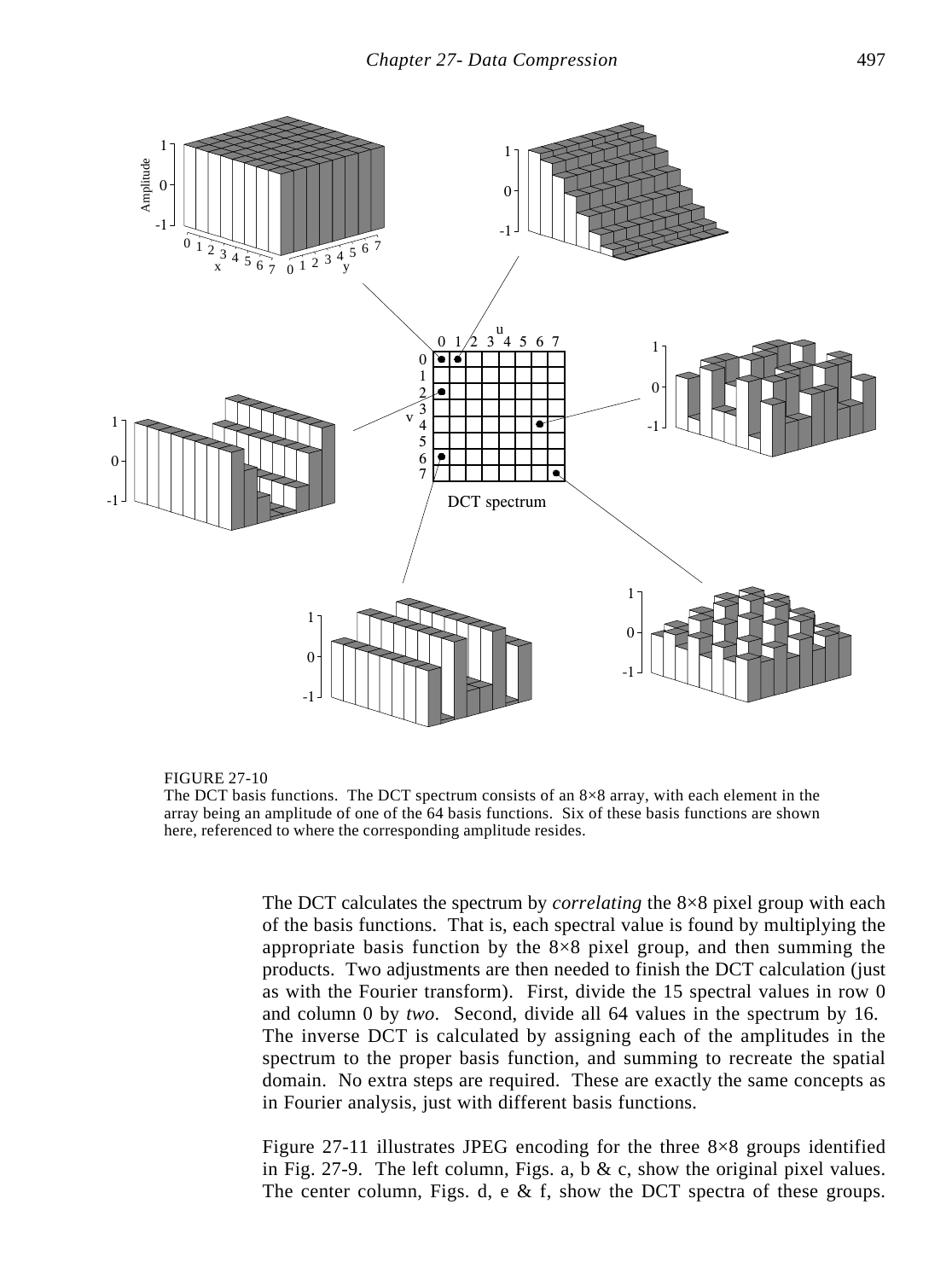### a. Eyebrow

|     | 231 224 224 217 217 203 189 196 |  |  |  |
|-----|---------------------------------|--|--|--|
|     | 210 217 203 189 203 224 217 224 |  |  |  |
|     | 196 217 210 224 203 203 196 189 |  |  |  |
|     | 210 203 196 203 182 203 182 189 |  |  |  |
|     | 203 224 203 217 196 175 154 140 |  |  |  |
|     | 182 189 168 161 154 126 119 112 |  |  |  |
|     | 175 154 126 105 140 105 119 84  |  |  |  |
| 154 | 98 105 98 105 63 112 84         |  |  |  |

| b. Eye |     |             |  |                    |        |    |    |  |  |  |  |  |
|--------|-----|-------------|--|--------------------|--------|----|----|--|--|--|--|--|
| 42     | 28  |             |  | 35 28 42 49 35     |        |    | 42 |  |  |  |  |  |
| 49     |     |             |  | 49 35 28 35 35 35  |        |    | 42 |  |  |  |  |  |
| 42     | 21  |             |  | 21 28 42 35        |        | 42 | 28 |  |  |  |  |  |
| $21\,$ |     |             |  | 35 35 42 42 28 28  |        |    | 14 |  |  |  |  |  |
| 56     |     |             |  | 70 77 84 91 28 28  |        |    | 21 |  |  |  |  |  |
| 70     |     |             |  | 126 133 147 161 91 |        | 35 | 14 |  |  |  |  |  |
| 126    | 203 | 189 182 175 |  |                    | 175 35 |    |    |  |  |  |  |  |

49 189 245 210 182 84 21 35

### c. Nose

| 154 154 175 182 189 168 217 175 |  |  |  |  |
|---------------------------------|--|--|--|--|
| 154 147 168 154 168 168 196 175 |  |  |  |  |
| 175 154 203 175 189 182 196 182 |  |  |  |  |
| 175 168 168 168 140 175 168 203 |  |  |  |  |
| 133 168 154 196 175 189 203 154 |  |  |  |  |
| 168 161 161 168 154 154 189 189 |  |  |  |  |
| 147 161 175 182 189 175 217 175 |  |  |  |  |
| 175 175 203 175 189 175 175 182 |  |  |  |  |

# Original Group DCT Spectrum Quantization Error

### d. Eyebrow spectrum

### 174 19 0 3 1 0 -3 1  $52$   $-13$   $-3$   $-4$   $-4$   $-4$   $5$   $-8$  $-18$   $-4$   $8$   $3$   $3$   $3$   $2$   $0$   $9$ 5 12 -4 0 0 -5 -1 0  $1 \ 2 \ -2 \ -1 \ 4 \ 4 \ 2 \ 0$  $-1$  2 1 3 0 0 1 1  $-2$  5  $-5$   $-5$  3 2  $-1$   $-1$ 3 5 -7 0 0 0 -4 0

# 70 24 -28 -4 -2 -10 -1 0 -53 -35 43 13 7 13 1 3 23 9 -10 -8 -7 -6 5 -3 6 2 -2 8 2 -1 0 -1  $-10$   $-2$   $-1$   $-12$   $2$   $1$   $-1$   $4$ 3 0 0 11 -4 -1 5 6  $-3$   $-5$   $-5$   $-4$   $3$   $2$   $-3$   $5$ e. Eye spectrum

3 0 4 5 1 2 1 0

# $174$  -11 -2 -3 -3 6 -3 4  $-2$   $-3$  1 2 0 3 1 2 3 0 -4 0 0 0 -1 9  $-4$   $-6$   $-2$   $1$   $-1$   $4$   $-10$   $-3$  $1 \ 2 \ -2 \ 0 \ 0 \ -2 \ 0 \ -5$ 3 -1 3 -2 2 1 1 0 3 5 2 -2 3 0 4 3 4 -3 -13 3 -4 3 -5 3 f. Nose spectrum

# 0 0 0 0 0 0 0 0 0 0 0 0 0 0 0 0 h. Using 8 bits

0 0 0 -1 0 0 0 -1 0 0 0 0 0 0 -1 0 0 0 0 0 0 0 0 0 0 0 0 0 0 0 0 0 0 0 0 0 0 0 0 0 0 1 0 0 0 -1 0

g. Using 10 bits

| $\overline{0}$ | $-3$ $-1$ |                           | $\vert$ -1                        |                | $\mathbf{0}$    | $\overline{0}$   |                |
|----------------|-----------|---------------------------|-----------------------------------|----------------|-----------------|------------------|----------------|
| $\mathbf{1}$   |           | $0 \t -1 \t -1 \t 0 \t 0$ |                                   |                |                 | $0 \mid -1$<br>I |                |
|                |           | $-2$ 1 0                  |                                   | I              | $-2$ 0          | $-2$ $-2$        |                |
| $-1$           |           | $-2$ $-1$ $2$ 0 2         |                                   |                |                 | $0 \mid 1$       |                |
| 0              | $-2$ 1    |                           | $\begin{bmatrix} 0 \end{bmatrix}$ |                | $0 \quad 1$     | $\mathbf{0}$     | $\mathbf{I}$ 0 |
| $\mathbf{0}$   |           | $-4$ $-1$ 0 1 0           |                                   |                |                 | $\mathbf{0}$     | $\overline{0}$ |
| $\overline{0}$ | $-2$ 0    |                           | $\mathbf{1}$                      | $-1$ $\,$ $\,$ | $-1$            |                  | $-1$           |
|                | $-3$      |                           | $\vert$ 1                         | $\mathbf{1}$   | $\mathsf{I}$ -3 | $-2$ $-1$        |                |

### $-13$   $-7$  1 4 0 0 10 -2  $-22$  6  $-13$  5  $-5$  2  $-2$   $-13$ -9 -15 0 -17 -8 8 12 25 -9 16 1 9 1 -5 -5 13  $-20$   $-3$   $-13$   $-16$   $-19$   $-1$   $-4$   $-22$  $-11$  6  $-8$  16  $-9$   $-3$   $-7$  6  $-14$  10  $-9$  4  $-15$  3 3  $-4$ -13 19 12 9 18 5 -5 10 i. Using 5 bits

### FIGURE 27-11

Example of JPEG encoding. The left column shows three 8×8 pixel groups, the same ones shown in Fig. 27-9. The center column shows the DCT spectra of these three groups. The third column shows the error in the uncompressed pixel values resulting from using a finite number of bits to represent the spectrum.

> The right column, Figs. g, h  $\&$  i, shows the effect of reducing the number of bits used to represent each component in the frequency spectrum. For instance, (g) is formed by truncating each of the samples in (d) to ten bits, taking the inverse DCT, and then subtracting the reconstructed image from the original. Likewise, (h) and (i) are formed by truncating each sample in the spectrum to eight and five bits, respectively. As expected, the error in the reconstruction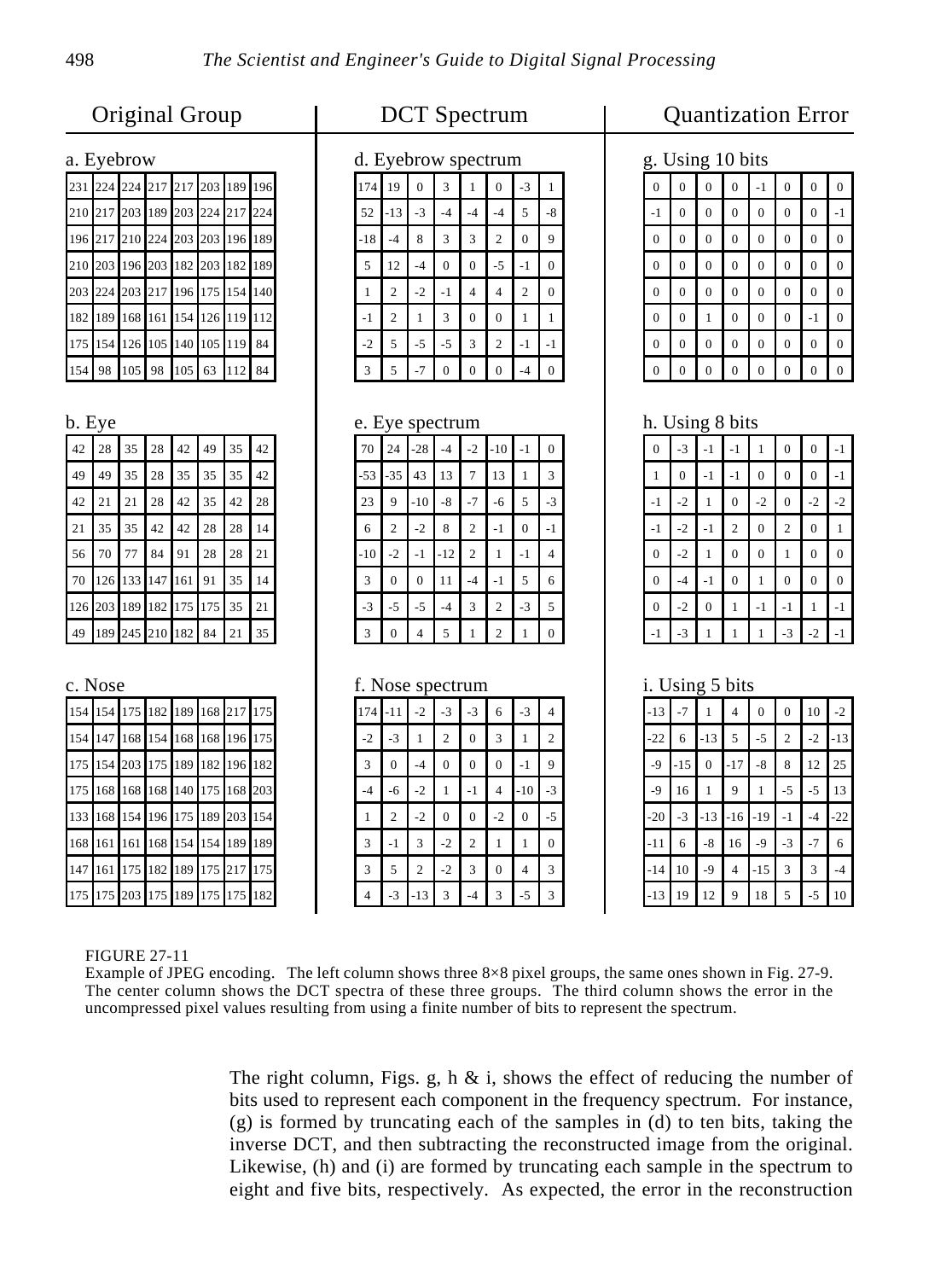increases as fewer bits are used to represent the data. As an example of this bit truncation, the spectra shown in the center column are represented with 8 bits per spectral value, arranged as 0 to 255 for the DC component, and -127 to 127 for the other values.

The second method of compressing the frequency domain is to discard some of the 64 spectral values. As shown by the spectra in Fig. 27-11, nearly all of the signal is contained in the low frequency components. This means the highest frequency components can be eliminated, while only degrading the signal a small amount. Figure 27-12 shows an example of the image distortion that occurs when various numbers of the high frequency components are deleted. The 8×8 group used in this example is the *eye* image of Fig. 27-10. Figure (d) shows the correct reconstruction using all 64 spectral values. The remaining figures show the reconstruction using the indicated number of lowest frequency coefficients. As illustrated in (c), even removing three-fourths of the highest frequency components produces little error in the reconstruction. Even better, the error that does occur looks very much like random noise.

JPEG is good example of how several data compression schemes can be combined for greater effectiveness. The entire JPEG procedure is outlined in the following steps. First, the image is broken into the  $8\times8$  groups. Second, the DCT is taken of each group. Third, each 8×8 spectrum is compressed by the above methods: reducing the number of bits and eliminating some of the components. This takes place in a single step, controlled by a **quantization table**. Two examples of quantization tables are shown in Fig. 27-13. Each value in the spectrum is divided by the matching value in the quantization table, and the result rounded to the nearest integer. For instance, the upper-left value of the quantization table is *one*,





a. 3 coefficients b. 6 coefficients c. 15 coefficients



### FIGURE 27-12

Example of JPEG reconstruction. The 8×8 pixel group used in this example is the *eye* in Fig. 27-9. As shown, less than 1/4 of the 64 values are needed to achieve a good approximation to the correct image.



d. 64 coefficients (correct image)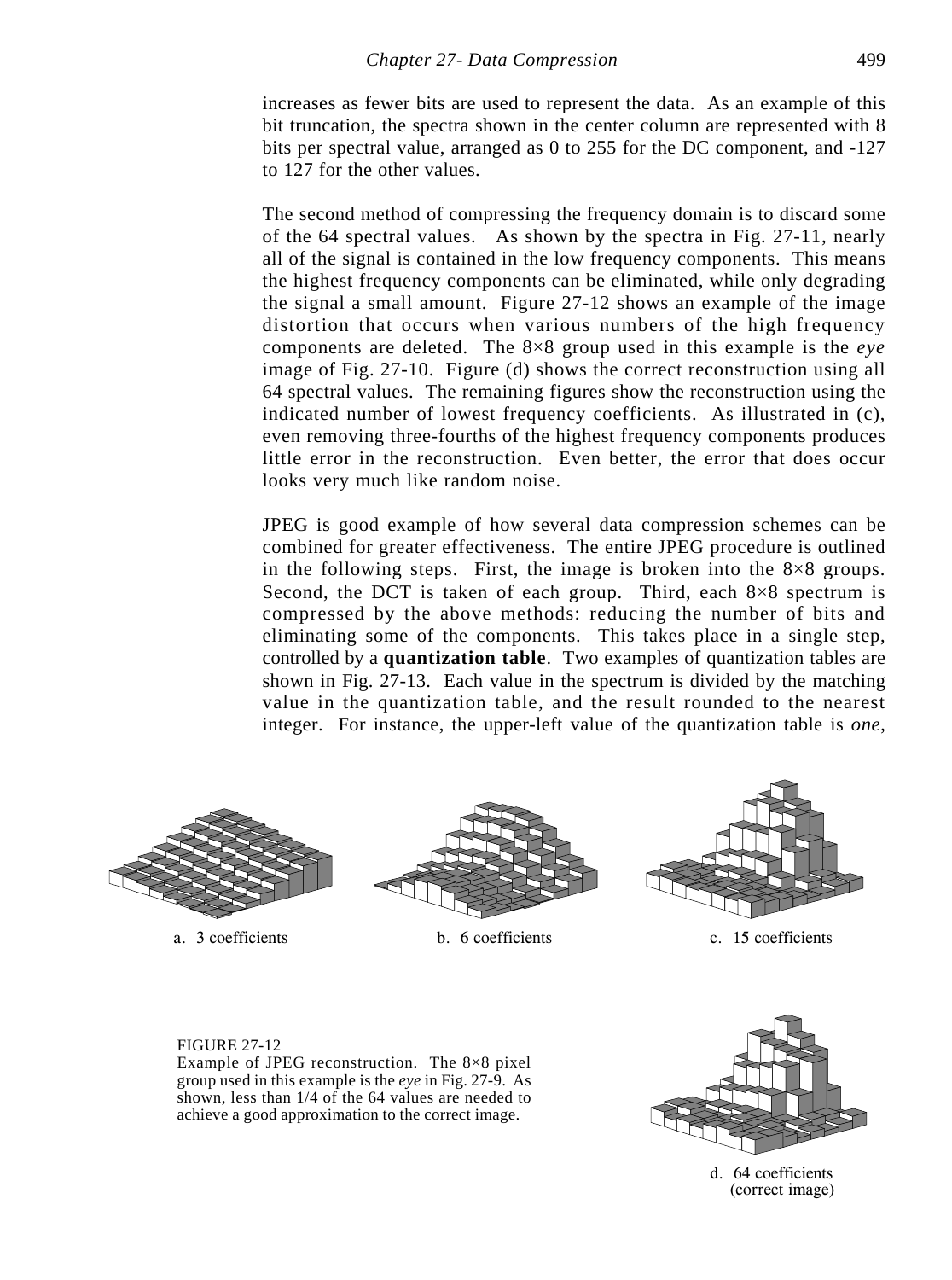| 1              | 1 | 1              | 1              | 1              | $\overline{c}$ | $\overline{c}$ | 4           |
|----------------|---|----------------|----------------|----------------|----------------|----------------|-------------|
| 1              |   | 1              |                | 1              | 2              | $\overline{c}$ | 4           |
| 1              | 1 | 1              | 1              | 2              | 2              | 2              | 4           |
|                |   |                |                | $\overline{2}$ | 2              | 4              | 8           |
| 1              | l | 2              | 2              | $\overline{2}$ | 2              | 4              | $\,$ 8 $\,$ |
| $\overline{c}$ | 2 | $\overline{2}$ | $\overline{2}$ | $\overline{2}$ | 4              | 8              | 8           |
| 2              | 2 | 2              | 4              | 4              | 8              | 8              | 16          |
|                |   | 4              | 4              | 8              | 8              | 16             | 16          |



|  |  | $1 \quad 2 \quad 4 \quad 8 \quad 16 \quad 32 \quad 64 \quad 128$ |  |
|--|--|------------------------------------------------------------------|--|
|  |  | 2 4 4 8 16 32 64 128                                             |  |
|  |  | 4 4 8 16 32 64 128 128                                           |  |
|  |  | 8 8 16 32 64 128 128 256                                         |  |
|  |  | 16 16 32 64 128 128 256 256                                      |  |
|  |  | 32 32 64 128 128 256 256 256                                     |  |
|  |  | 64 64 128 128 256 256 256 256                                    |  |
|  |  | 128 128 128 256 256 256 256 256                                  |  |

### FIGURE 27-13

JPEG quantization tables. These are two example quantization tables that might be used during compression. Each value in the DCT spectrum is divided by the corresponding value in the quantization table, and the result rounded to the nearest integer.

resulting in the DC value being left unchanged. In comparison, the lower-right entry in (a) is 16, meaning that the original range of -127 to 127 is reduced to only -7 to 7. In other words, the value has been reduced in precision from eight bits to four bits. In a more extreme case, the lower-right entry in (b) is 256, completely eliminating the spectral value.

In the fourth step of JPEG encoding, the modified spectrum is converted from an  $8\times 8$  array into a linear sequence. The serpentine pattern shown in Figure 27-14 is used for this step, placing all of the high frequency components together at the end of the linear sequence. This groups the *zeros* from the eliminated components into long runs. The fifth step compresses these runs of zeros by run-length encoding. In the sixth step, the sequence is encoded by either Huffman or arithmetic encoding to form the final compressed file.

The amount of compression, and the resulting loss of image quality, can be selected when the JPEG compression program is run. Figure 27-15 shows the type of image distortion resulting from high compression ratios. With the 45:1 compression ratio shown, each of the 8×8 groups is represented by only about 12 bits. Close inspection of this image shows that six of the lowest frequency basis functions are represented to some degree.

### FIGURE 27-14



JPEG serial conversion. A serpentine pattern used to convert the 8×8 DCT spectrum into a linear sequence of 64 values. This places all of the high frequency components together, where the large number of zeros can be efficiently compressed with run-length encoding.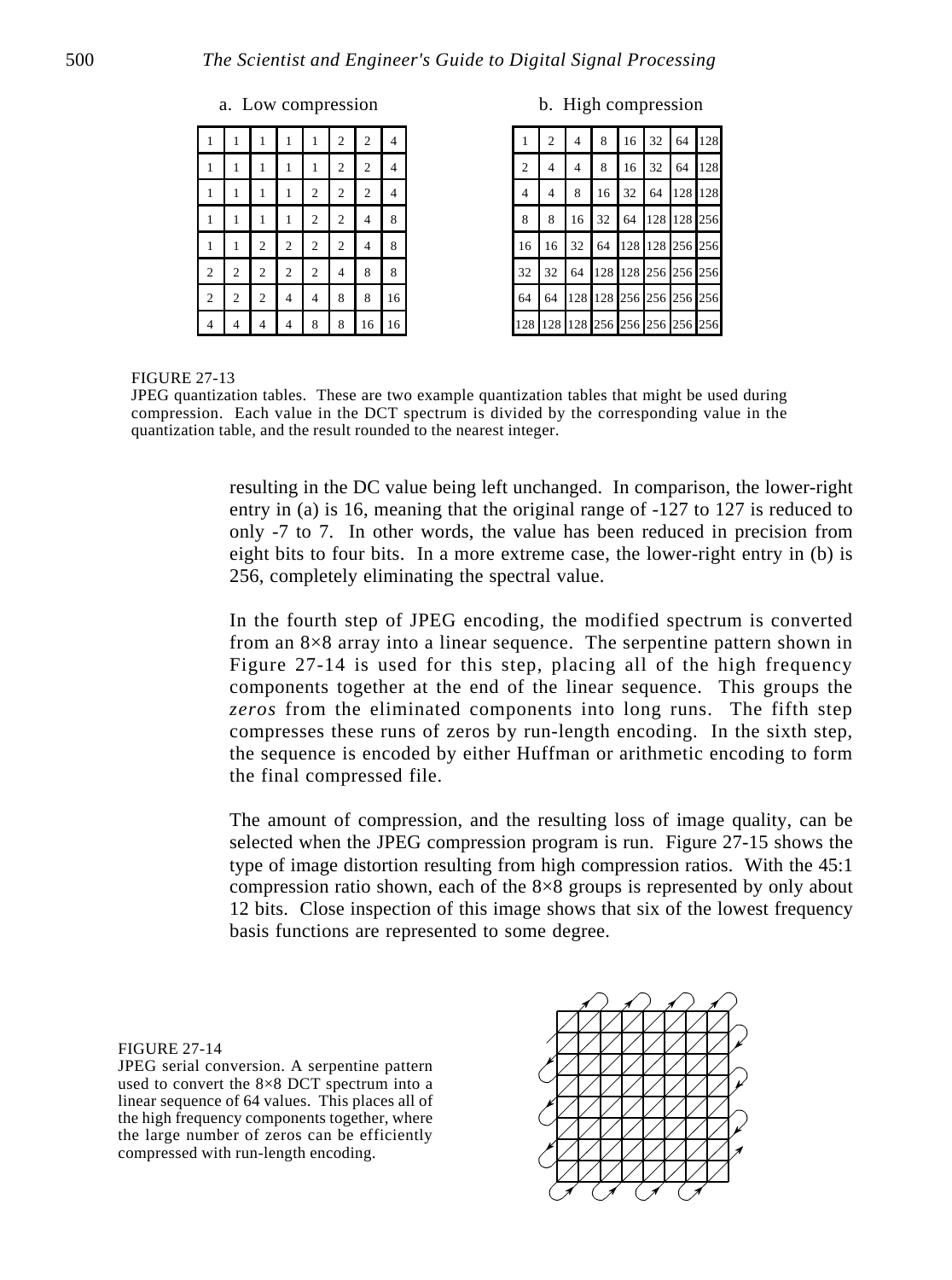

Example of JPEG distortion. Figure (a) shows the original image, while (b) and (c) shows restored images using compression ratios of 10:1 and 45:1, respectively. The high compression ratio used in (c) results in each 8×8 pixel group being represented by

FIGURE 27-15

less than 12 bits.



a. Original image b. With 10:1 compression

c. With 45:1 compression

Why is the DCT better than the Fourier transform for image compression? The main reason is that the DCT has one-half cycle basis functions, i.e., S[0,1] and S[1,0]. As shown in Fig. 27-10, these gently slope from one side of the array to the other. In comparison, the lowest frequencies in the Fourier transform form *one complete cycle*. Images nearly always contain regions where the brightness is gradually changing over a region. Using a basis function that matches this basic pattern allows for better compression.

# **MPEG**

MPEG is a compression standard for digital video sequences, such as used in computer video and digital television networks. In addition, MPEG also provides for the compression of the sound track associated with the video. The name comes from its originating organization, the *Moving Pictures Experts Group*. If you think JPEG is complicated, MPEG is a nightmare! MPEG is something you buy, not try to write yourself. The future of this technology is